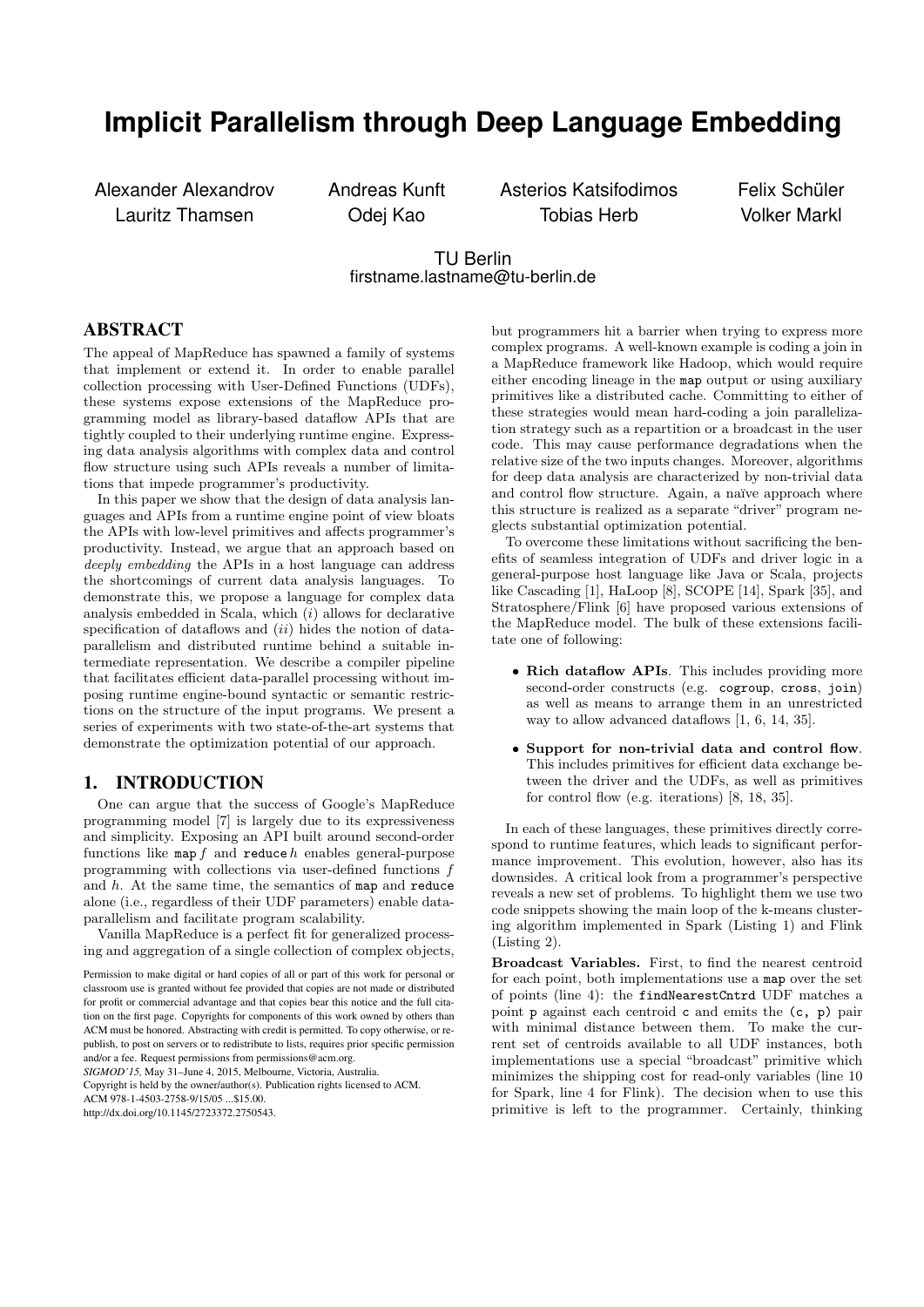Listing 1: Spark k-means (simplified)

```
1 \mid \ldots \mid / initialize
2 while (theta) {
3 newCntrds = points
4 .map(findNearestCntrd)
5 .map( (c, p) => (c, (p, 1L)))
 6 \mid .reduceByKey( (x, y) =7 (x._1 + y._1, x._2 + y._2))
8 .map( x \neq 0 Centroid(x._1, x._2._1 / x._2._2) )
9
10 bcCntrs = sc.broadcast(newCntrds.collect())
11 }
```
<span id="page-1-7"></span><span id="page-1-3"></span>about such runtime aspects is a source of distraction that affects productivity, especially when working on complex algorithms. It is therefore desirable that they be hidden from the developer and handled transparently in the background.

Partial Aggregates. Second, the code for computing the new centroids is distributed across three different UDFs: extending the  $(c, p)$  tuple with an extra count = 1 (line [5\)](#page-1-5). grouping the result triples by c and summing up the sum and count values (line [6\)](#page-1-6), and, finally, computing the new mean as the ratio of the two aggregates (line [8\)](#page-1-7). The reason for this verbosity is the same across all data-parallel systems: computations that can be pushed behind a grouping operation have to be identified as such explicitly through special language primitives (e.g., combine in MapReduce, reduce-ByKey in Spark, and reduce in Flink). For example, putting the centroid computation in a single UDF:

$$
h : (m, \; pts) \mapsto (m, \; \text{sum}(pts) / \text{count}(pts)) \qquad \text{(CTRDS)}
$$

would result in execution plans that materialize the groups before they are aggregated in a map  $h$  application. This would impact both resource usage and performance, as shuffling and merging partial aggregates requires less memory and bandwidth than shuffling and merging the corresponding partial groups. Indeed, one of the most important points stressed in the programming guides of all languages is the need to recognize and phrase such aggregations using the corresponding construct. Again, we argue that optimizations tied to the execution model should be performed transparently in the background.

Native Iterations. The third problem we highlight is concerned with the form of loop primitives (line [2\)](#page-1-8). While Spark uses the native while loop of the host language (Scala), Flink requires a dedicated iterate construct. The reason for this difference is once more tied to the execution modes employed by the two systems. Spark only supports acyclic dataflows and realizes loops by lazily unrolling and evaluating dataflows inside the loop body. Flink, in contrast, has native runtime support for iterations. This approach has performance benefits, but requires special feedback edges in the dataflow plans. Since these plans are constructed only via API methods, the only way to expose native iterations is with a dedicated higher-order construct like iterate. Ideally, however, runtime and language aspects should be separated and programmers should be able to use a while loop in both cases.

The aforementioned observations suggest a runtime-centric evolution of these languages. Tied to the original decision to embed them shallowly in the host language as pure libraries, this has, over time, caused a significant increase in their complexity. This is apparent by the amount of prim-

#### Listing 2: Flink k-means (simplified)

```
1 \ldots / / initialize
2 val cntrds = centroids.iterate(theta) { currCntrds =>
3 val newCntrds = points
4 .map(findNearestCntrd).withBcSet(currCntrds, "cntrds")<br>5 .map((c, p) => (c, p, 1L))
 5 .map( (c, p) => (c, p, 1L) )
 6 \mid .groupBy(0).reduce( (x, y) =>
7 (x._1, x._2 + y._2, x._3 + y._3))
8 \mid .map( x \Rightarrow Centroid(x._1, x._2 / x._3))
9
10 newCntrds
11 \mid }
```
itives tied to runtime features that can be found across all languages at the moment.

In this paper, we argue that an approach based on deep embedding will solve this problem and that taking a holistic view over the abstract syntax tree of data analysis programs at compile time would allow us to introduce several degrees of freedom that will result in non-trivial program optimization.

The contributions of this paper are summarized as follows:

• We propose Emma – a language for parallel data analysis that is deeply embedded in Scala. Emma compiles data-analysis programs holistically using an intermediate representation (IR) based on [\[22\]](#page-12-7). This facilitates:

<span id="page-1-9"></span>– Parallelism Transparency. Dataflows can be specified using  $for$ -comprehensions – a declarative syntax akin to SQL which also natively supports nesting. Language artifacts that suggest data-parallelism like the algebraic (functional) style of dataflow assembly seen today or the explicit movement of data between the local and distributed runtime can be hidden from the programmer.

– Advanced Optimizations. Comprehending nested dataflow expressions enables non-trivial algebraic optimizations, like rewriting the centroids computation from the form shown in CTRDS into the form seen in Listings [1](#page-1-0) and [2.](#page-1-1) In addition, a holistic view of a data-analysis program as a mix of parallel datflows and centralized control-flow allows for a range of physical optimizations.

- We present a compiler pipeline implemented in Scala that can generate code for multiple runtime engines.
- We provide a set of experiments showing that our compiler pipeline and optimizations enable declarative specification of programs while matching the performance of hand-coded programs on low level APIs.

The remainder of this paper is structured as follows. Section [2](#page-1-10) gives some necessary technical background. Section [3](#page-4-0) presents the proposed language, while Section [4](#page-6-0) sketches the associated compiler pipeline and explains the steps we take to realize the degrees of freedom listed above. Section [5](#page-9-0) presents the results of an experimental evaluation of the presented ideas. Section [6](#page-11-0) reviews related work, and, Section [7](#page-11-1) summarizes and discusses ideas for future work.

## <span id="page-1-10"></span>2. PRELIMINARIES

This section first presents a set of desired properties for data analysis languages [\(Section 2.1\)](#page-2-0) and then reviews the main concepts that lay the foundation for our work [\(Sec](#page-2-1)[tion 2.2\)](#page-2-1).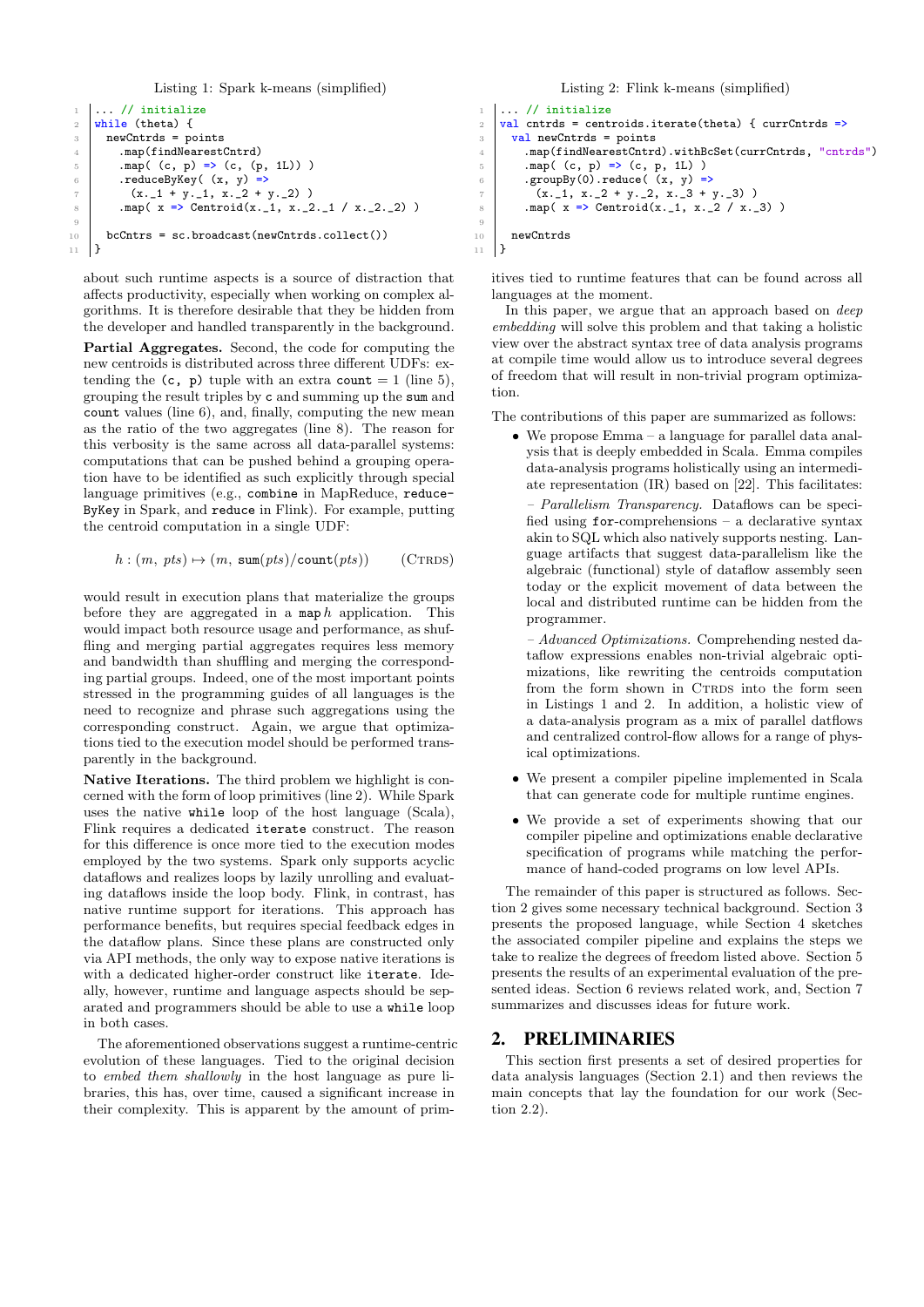# <span id="page-2-0"></span>2.1 Desiderata

Our goal is to embed parallel dataflows in a host language transparently and without sacrificing performance. Complex rewritings require access to the full program at compile time. To this end, we need an intermediate representation that simplifies the rewriting process and provides means for reasoning about optimization. Based on the problems observed in the k-means excerpts for Spark and Flink, we formulate the following list of desiderata for a language that aims to facilitate advanced data analysis at scale.

- <span id="page-2-2"></span>D1 Declarative Dataflows. Formulating dataflows with higher-order functions can be tedious because the primitives (e.g. cogroup, combine, reduce) define the units of parallelism explicitly. This impedes productivity by forcing the programmer into constantly thinking about data-parallelism. We believe that a more declarative program specification should be preferred, and that the language should ensure optimal parallel execution.
- <span id="page-2-3"></span>D2 Transparent Execution Engine. The notion of a (secondary) parallel runtime running next to the (primary) host language runtime should be hidden from the programmer. The decision to offload certain expressions to the parallel runtime should be transparent.

To achieve [D1,](#page-2-2) we need a declarative programming abstraction for parallel dataflows. One possible strategy is to use an SQL dialect and quote SQL-like expressions (similar to JDBC statements). Another strategy is to design an API with fluent syntax on collections (similar to LINQ [\[27\]](#page-12-8) or Cascading [\[1\]](#page-12-1)). In our language design, we keep the collection type, but hide the manipulation primitives (e.g., cogroup, combine, reduce) behind high-level language features with which users are familiar. To this end, we make use of the fact that Scala, our host language of choice, natively supports a variant of comprehension syntax – a declarative construct that can be used for dataflow specification. Comprehension syntax is found, under different syntactic sugar, in a growing number of languages (e.g.  $C# 3.0$ , Erlang, Ruby, Haskell, Python, Perl 6).

To achieve [D2,](#page-2-3) we have to detect and inject the necessary calls to the parallel execution engine at compile time. Scala macros [\[11\]](#page-12-9) – a recent addition to Scala that allows metaprogramming at the level of abstract syntax trees – provide tools to realize a compiler pipeline that implements [D2](#page-2-3) without modifying the host language compiler. The details of the proposed compiler pipeline are presented in Section [4.](#page-6-0)

#### <span id="page-2-1"></span>2.2 Intermediate Language Representation

Our ultimate goal is to hide the notion of parallelism behind simple, declarative abstractions. To achieve this without sacrificing performance, we need to detect and optimize dataflow expressions at compile time.

A straight-forward approach is to base the compiler logic entirely on top of the IR provided by our host language – Scala abstract syntax trees (ASTs). Reasoning about the soundness and performing dataflow transformations directly on top of Scala ASTs, however, can be tedious to follow and cumbersome to implement.

Instead of following this path, we propose a layered intermediate representation where dataflow expressions found in the original AST are converted and transformed into a

declarative, calculus-like representation called monad comprehensions. Monad comprehensions combine concepts from functional programming and database systems under the same theoretical framework and have already been exploited as IR of database queries in the past [\[9,](#page-12-10) [20,](#page-12-11) [22\]](#page-12-7).

For the discussion of monad comprehensions in the end of this section [\(Section 2.2.3\)](#page-4-1), we need to first introduce abstract data types (ADTs) as a model for the structure and the semantics of bags [\(Section 2.2.1\)](#page-2-4), and structural recursion as a model for computations on bags [\(Section 2.2.2\)](#page-3-0).

#### <span id="page-2-4"></span>*2.2.1 Bags as Algebraic Data Types*

The core abstractions provided by Flink – DataSet, Spark –  $\mathsf{RDD}^1,\;\text{Cascading}$  $\mathsf{RDD}^1,\;\text{Cascading}$  $\mathsf{RDD}^1,\;\text{Cascading}$  –  $\textsf{Collection}$  and  $\mathrm{LINQ}$  – <code>lEnumerable</code> [\[27\]](#page-12-8) represent a homogeneous collection with bag semantics – i.e., elements that share the same type, do not have a particular order, and duplicates are allowed. To motivate our choice of intermediate representation, we first study the structure and semantics of bags.

Bag Structure. We can use the theory of algebraic specifications to formally model the structure and semantics of the type of bags [\[10,](#page-12-12) [17\]](#page-12-13). To specify bags algebraically (i.e., using functions), we first define a constructor algebra:

$$
type Bag A = emp | cons x:A xs:Bag A (ALGBAG-INS)
$$

The above definition states that the values of the polymorphic type  $Bag A - i.e., all bags with elements from A$ – are identified with corresponding constructor application trees. As the name suggests, these trees denote applications of the constructor functions emp (which denotes the empty bag), and cons (which denotes the bag where the element  $x$  is added to the bag  $xs$ ). For example, the bag of integers  $\{2, 42\}$  is identified with the constructor application tree:

<span id="page-2-6"></span>

Bag Semantics. By definition, constructor algebras like [AlgBag-Ins](#page-2-6) are initial and thereby, following Lambek's lemma [\[26\]](#page-12-14), bijective. What does this mean? Essentially, it means that the association between trees and values is bidirectional – each constructor application tree  $t_{xs}$  represents precisely one bag value  $xs$  and vice versa. This poses a problem, as it contradicts our intended semantics, which state that the element order should be arbitrary. Using only the algebra definition, we have  $\{ \{2, 42\} \} \neq \{ \{42, 2\} \}$  because the corresponding trees are different. To overcome this problem, we must add an appropriate semantic equation:

<span id="page-2-7"></span>cons  $x_1$  cons  $x_2$   $xs$  = cons  $x_2$  cons  $x_1$   $xs$  (EQ-COMM-INS)

The equation states that the order of element insertion is irrelevant for the constructed value. Based on this equation, we can create an equivalence relation on trees and use the induced tree equivalence classes  $[t_{xs}]$  instead of the original trees to ensure  $xs \leftrightarrow [t_{xs}]$  bijectivity. In our running example, substituting the trees for  $\{2, 42\}$  and  $\{42, 2\}$  in the left- and right-hand sides of ([EQ-Comm-Ins](#page-2-7)), correspondingly, renders them equivalent and puts them in the same equivalence class  $[\{2, 42\}]$ .

<span id="page-2-5"></span><sup>&</sup>lt;sup>1</sup>An acronym for Resilient Distributed Datasets.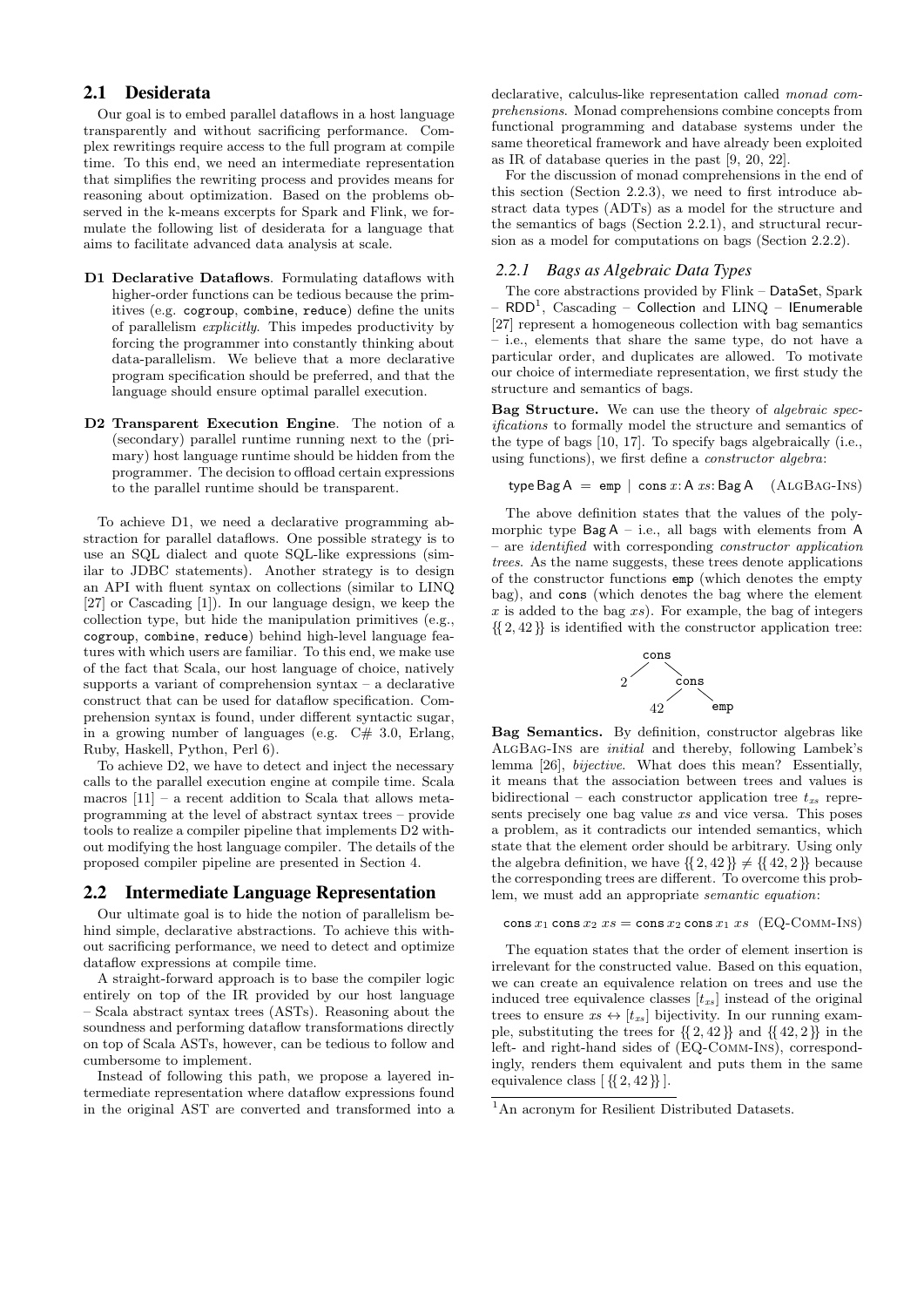Relevance for Data Management. An algebraic view on bags is relevant from a database systems perspective. Conceptually, the  $xs \mapsto t_{xs}$  direction can be interpreted as a recursive parser that decomposes a bag xs into its constituting elements  $x_i$  [\[20\]](#page-12-11). Essentially, the same logic is implemented by the database scan operator. Indeed, we can realize a simple iterator-based version of scan with the help of the [AlgBag-Ins](#page-2-6) constructors (using Scala syntax):

class Scan(var xs: Bag[A]) { def next(): Option[A] = xs match { case emp => Option.empty[A] case cons(x, ys) => xs = ys; Some(x) } }

Union Representation. The constructors in [AlgBag-Ins](#page-2-6) impose a *left-deep* structure on the  $t_{xs}$  trees. There is, however, another algebra and a corresponding set of semantic equations that encodes the same initial semantics by means of general binary trees:

$$
\begin{array}{rcl}\n\text{type Bag A} & = \text{emp} \\
& | & \text{sing } x \colon A \\
& | & \text{uni } xs \colon \text{Bag A } ys \colon \text{Bag A} \\
\end{array} \tag{ALGBAG-UNION}
$$

$$
\text{uni } xs \text{ emp} = \text{uni } \text{emp } xs = xs \qquad (\text{EQ-UNIT})
$$
\n
$$
\text{uni } xs \text{ (uni } ys \text{ zs}) = \text{uni } (\text{uni } xs \text{ ys}) \text{ zs} \qquad (\text{EQ-ASSOC})
$$
\n
$$
\text{uni } xs \text{ ys} = \text{uni } ys \text{ xs} \qquad (\text{EQ-COMM})
$$

The emp operator creates the empty bag  $\{\{\}\}\$ , sng x creates a singleton bag  $\{x\}$ , and uni xs ys creates the union bag of xs and ys.

A translation from [AlgBag-Ins](#page-2-6) to [AlgBag-Union](#page-3-1) and vice versa follows immediately from the initialilty property. Bags modeled in [AlgBag-Union](#page-3-1) representation, however, are a more natural fit in scenarios where the bag contents are distributed accross multiple nodes, as we will see in Section [2.2.2.](#page-3-0) We therefore rely on [AlgBag-Union](#page-3-1) for the language presented in Sections [3](#page-4-0) and [4.](#page-6-0)

#### <span id="page-3-0"></span>*2.2.2 Structural Recursion on Bags*

The previous section described a conceptual model for the structure of bags that identifies bag values with equivalence classes of constructor application trees. We now describe the principle of *structural recursion* – a method for defining functions on bags xs by means of substitution of the constructor applications in the associated  $t_{xs}$  tree.

Basic Principle. Consider a case where we want to compute the sum of the elements of a bag  $xs = \{\{3, 5, 7\}\}\.$  We can define this operation with a higher-order function called fold which implements structural recursion on [AlgBag-](#page-3-1)[Union](#page-3-1)-style trees:

```
// fold: structural recursion on union-style bags
def fold[A,B](e: B, s: A=>B, u: (A, A)=>B)
               (xs: Bag[A]) = xs matchcase emp => e
  case \text{sng}(x) \implies s(x)case uni(ys, zs) \Rightarrow u(fold(e, s, u)(ys), fold(e, s, u)(zs))}
```
The fold function takes three function arguments: e, s, and u, substitutes them in place of the constructor applications in  $t_{xs}$ , and evaluates the resulting expression tree to get a final value  $z \in \mathsf{B}$ . To compute the sum of all elements, for example, we use  $e = 0$ ,  $s = id$ , and  $u = +$ :



In this case, each u-node represents the partial summation of all integers occurring at the leafs below it.

Relevance for Parallel Data Management. Again, we want to highlight the importance of this view on bag computations from a data management perspective. Imagine a scenario where xs is partitioned and distributed over two nodes:  $xs_1 = \{\{3,5\}\}\$ and  $xs_2 = \{\{7\}\}\$ . Conceptually, the value is still  $xs = \text{uni } xs_1 xs_2$ , but the uni is evaluated only if we have to materialize  $xs$  in a single node:



<span id="page-3-1"></span>If we need the xs only to apply a fold, we can push fold argument functions to the nodes containing  $xs_i$ , apply the fold locally, and ship the computed  $z_i$  values instead. In general, e, s, and u do not form an initial algebra. This implies that some loss of information occurs when evaluating the substituted  $t_{xs}$  tree to z, and thereby that z is "smaller" than  $t_{xs}$ . This is evident in the sum example – shipping the partial sums  $z_i$  is much more efficient than shipping the partial bags  $xs_i$ :



Well-Definedness Conditions. Under which conditions is a fold well-defined? Since  $t_{xs}$  is an arbitrary tree from  $[t_{xs}]$ , we want to ensure that the fold result is the same for all equivalence class members. To achieve this, we impose on e, s, and u the same equations as we did on emp, sng, and uni in [AlgBag-Union](#page-3-1):

$$
\mathbf{u}(x, \mathbf{e}) = \mathbf{u}(\mathbf{e}, x) = x
$$

$$
\mathbf{u}(x, \mathbf{u}(y, z)) = \mathbf{u}(\mathbf{u}(x, y), z)
$$

$$
\mathbf{u}(x, y) = \mathbf{u}(y, x)
$$

Fold Examples. The fold function provides a generic mold for specifying operations on collections. Aggregation functions like min, max, sum, and count, existential qualifiers like exists and forall, as well as collection processing operators like map, flatMap, filter, and join can be defined using only fold instances.

More interestingly, map, flatMap, and filter together with the Bag algebra itself constitute an algebraic structure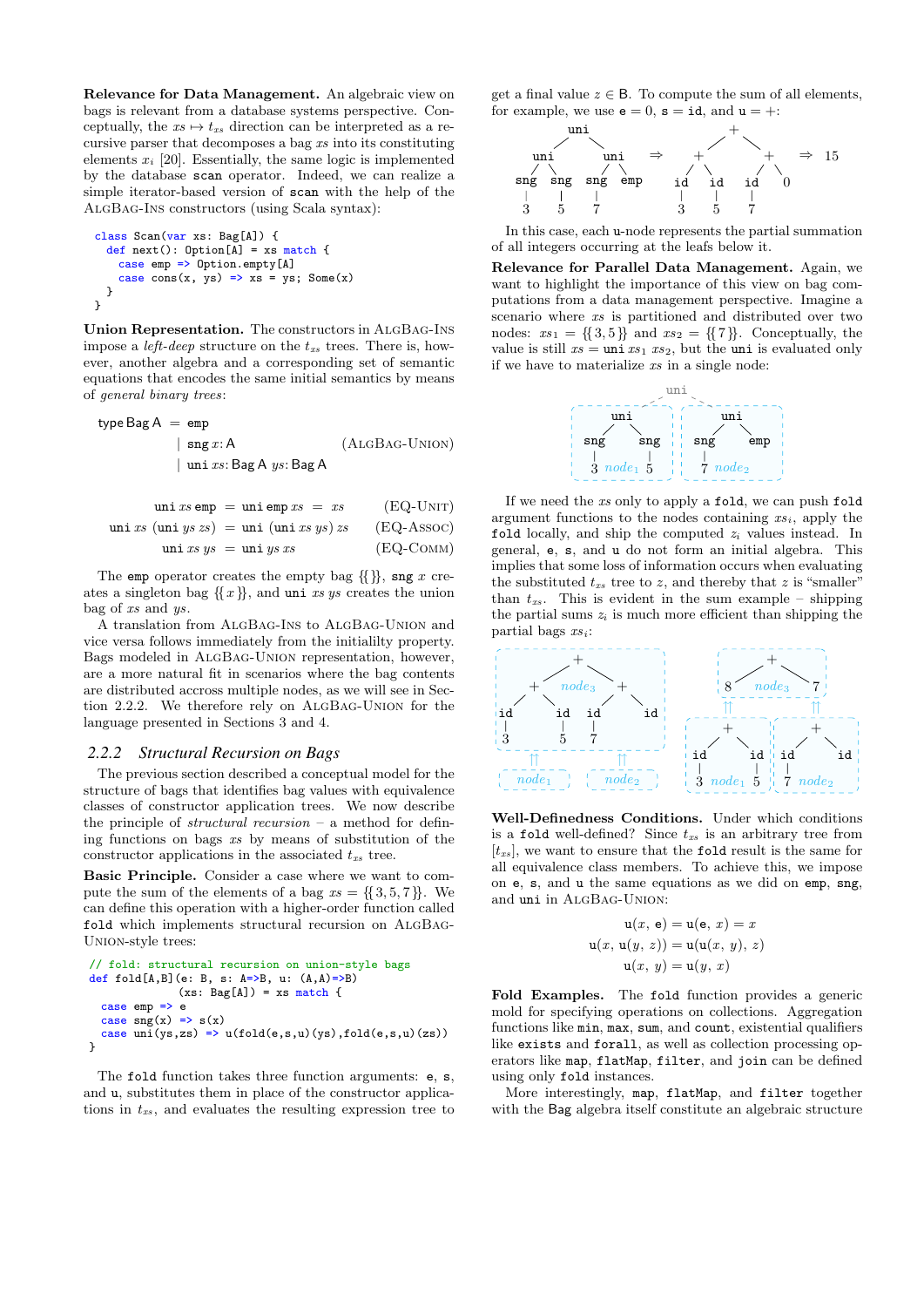#### Listing 3: DataBag API

```
class DataBag[+A] {
2 // Type Conversion
3 def this(s: Seq[A]) // Scala Seq -> DataBag
4 def fetch() // DataBag -> Scala Seq
5 // Input/Output (static)
6 def read[A](url: String, format: ...): DataBag[A]
7 def write[A](url: String, format: ...)(in: DataBag[A])
8 | // Monad Operators (enable comprehension syntax)
 9 def map[B](f: A => B): DataBag[B]
10 def flatMap[B](f: A => DataBag[B]): DataBag[B]
11 def withFilter(p: A => Boolean): DataBag[A]
      // Nesting
13 def groupBy[K](k: (A) \Rightarrow K): DataBag[Grp[K,DataBag[A]]]
14 // Difference, Union, Duplicate Removal
15 def minus[B >: A](subtrahend: DataBag[B]): DataBag[B]<br>16 def plus[B >: A](addend: DataBag[B]): DataBag[B]
16 def plus[B >: A](addend: DataBag[B]): DataBag[B]<br>17 def distinct(): DataBag[A]
\frac{17}{18} def distinct(): DataBag[A]
      // Structural Recursion
19 def fold[B](z: B, s: A => B, p: (B, B) => B): B
20 // Aggregates (aliases for various folds)<br>21 def minBv. min. sum. product. emptv. exis
    def minBy, min, sum, product, empty, exists, ...<br>}
22 }
23 class StatefulBag[A <: Key[K], K] {
24 // Stateful Conversion
25 def this(s: DataBag[A]) // DataBag -> StatefulBag
26 def bag(): DataBag[A] // StatefulBag -> DataBag
27 // Point-wise update (with and w/o update messages)
28 def update(u: A \Rightarrow Option[A]): DataBag[A]
29 def update [B <: Key [K]] (messages: DataBag [B])
30 (u: (A, B) => Option[A]): DataBag[A]
31 \mid }
```
<span id="page-4-10"></span><span id="page-4-9"></span><span id="page-4-8"></span><span id="page-4-7"></span>known as monad. The next section describes a syntactic abstraction over monads that is ideally suited for the needs of our intermediate language.

#### <span id="page-4-1"></span>*2.2.3 Monad Comprehensions*

In order to describe the set of all pairs that satisfy a certain predicate  $p$ , one would most probably use set comprehension syntax:

$$
\{ (x, y) | p(x, y), x \in X, y \in Y \}
$$

Although monad comprehensions are not widely used by data processing systems today, we believe that their connection with data-parallel computations like fold and map makes them a natural fit for large-scale processing.

Anatomy. Following Grust's notation and nomenclature [\[20\]](#page-12-11), a monad comprehension has the general form:

$$
\lbrack\!\lbrack\ e\mid qs\ \rbrack\!\rbrack^{\mathsf{T}} \qquad \qquad (\text{MC})
$$

Here,  $\mathsf{T}$  is the monad type,  $e$  is called the *head* of the comprehension, and qs is a sequence of qualifiers. Qualifiers can be either *generators* of form  $x \leftarrow xs$ , or *filters* of form p  $x_i$ . For instance, a join expression  $xs \bowtie_{p} ys$  can be written in comprehension syntax as:

$$
\left[ (x, y) \mid x \leftarrow xs, y \leftarrow ys, p \, x \, y \right]^{Bag} \qquad (MC-Ex1)
$$

The above expression should be "comprehended" intuitively as follows: for each  $x$  from  $xs$  and  $y$  from  $ys$  where  $p x y$  is true, emit  $(x, y)$  tuples and use them to construct an [AlgBag-Union](#page-3-1) tree that represents the result bag.

Comprehending Folds. The comprehension language discussed so far allows us to formally capture the Select-From-Where fragment of the relational algebra using a declarative syntax similar to SQL and the relational calculus. Grust also suggested a way to represent folds as comprehensions over

identity monads with zero. Continuing the example from above, we can represent the aggregation  $\gamma_{\text{SUM }y}(xs \bowtie_{p} ys)$  as:

$$
\left[ \left[ y \mid x \leftarrow xs, y \leftarrow ys, \, \mathbf{p} \, x \, y \right]^{\text{fold}(0, id, +)} \right] \quad (\text{MC-Ex2})
$$

The above expression should be "comprehended" intuitively as follows: for each  $x$  from  $xs$  and  $y$  from  $ys$  where  $p x y$  is true, emit the y's and use them to construct and evaluate a  $(0, id, +)$ -tree that represents the resulting sum.

Relevance for Data-Parallel Languages. From a programmer's perspective, the main advantage of monad comprehensions is their declarative syntax. We make use of this feature in the design of our language (Section [3.1\)](#page-4-2). From a compiler's perspective, the main advantage of monad comprehensions is the fact that they allow nesting. For example, the head expression  $e$  of a comprehension  $c_1$  may contain another comprehension  $c_2$  which refers to variables bound in  $c_1$ . This allows us to formulate and execute non-trivial unnesting rewrites (Section [4.2\)](#page-7-0).

## <span id="page-4-0"></span>3. LANGUAGE DESIGN

As illustrated in [Section 1,](#page-0-0) the current set of languages for data-parallel analysis with UDFs have a number of issues. In this section, we present Emma – a novel language designed against the desiderata outlined in [Section 2.1](#page-2-0) that resolves these issues.

## <span id="page-4-2"></span>3.1 Programming Abstractions

The main abstraction of our language is similar to the one used by Spark and Flink – a type that represents homogeneous collections with bag semantics called DataBag.The DataBag abstraction API can be found in [Listing 3.](#page-4-3) In the following, we discuss the supported DataBag operators.

Declarative SPJ Expressions. The reader may notice that some basic binary operators like join and cross are missing from the API. This is a language design choice; instead, we just provide the monad operations map, flatMap, and withFilter mentioned in Section [2.2.2.](#page-3-0) Through that, we implicitly enable a flavor of monad comprehensions known as for comprehensions in Scala's concrete syntax (see §6.19 in [\[2\]](#page-12-15)). Select-Project-Join expressions like the one in [MC-Ex1](#page-4-4) can be then written in a declarative way:

```
val zs = for (x \leftarrow xs; y \leftarrow ys; if p(x,y)) yield (x,y)
```
Folds. Native computation on DataBag values is allowed only by means of structural recursion. To that end, we expose the fold operator from Section [2.2.2](#page-3-0) as well as aliases for commonly used folds (e.g. count, exists, minBy). Summing up a bag of numbers, for example, can be written as:

val z = xs.fold(0, x => x, (x, y) => x + y) val z = xs.sum() // alias for the above

<span id="page-4-4"></span>Nesting. The grouping operator introduces nesting:

val ys:  $DataBag[Grp[K,DataBag[A]]] = xs.groupBy(k)$ 

The resulting bag contains groups of input elements that share the same key. The  $Grp$  type has two components – a group key: K, and group values: DataBag[A]. This is fundamentally different from Spark, Flink, and Hadoop MapReduce, where the group values have the type Iterable[A] or Iterator[A]. An ubiquitous support for DataBag nesting al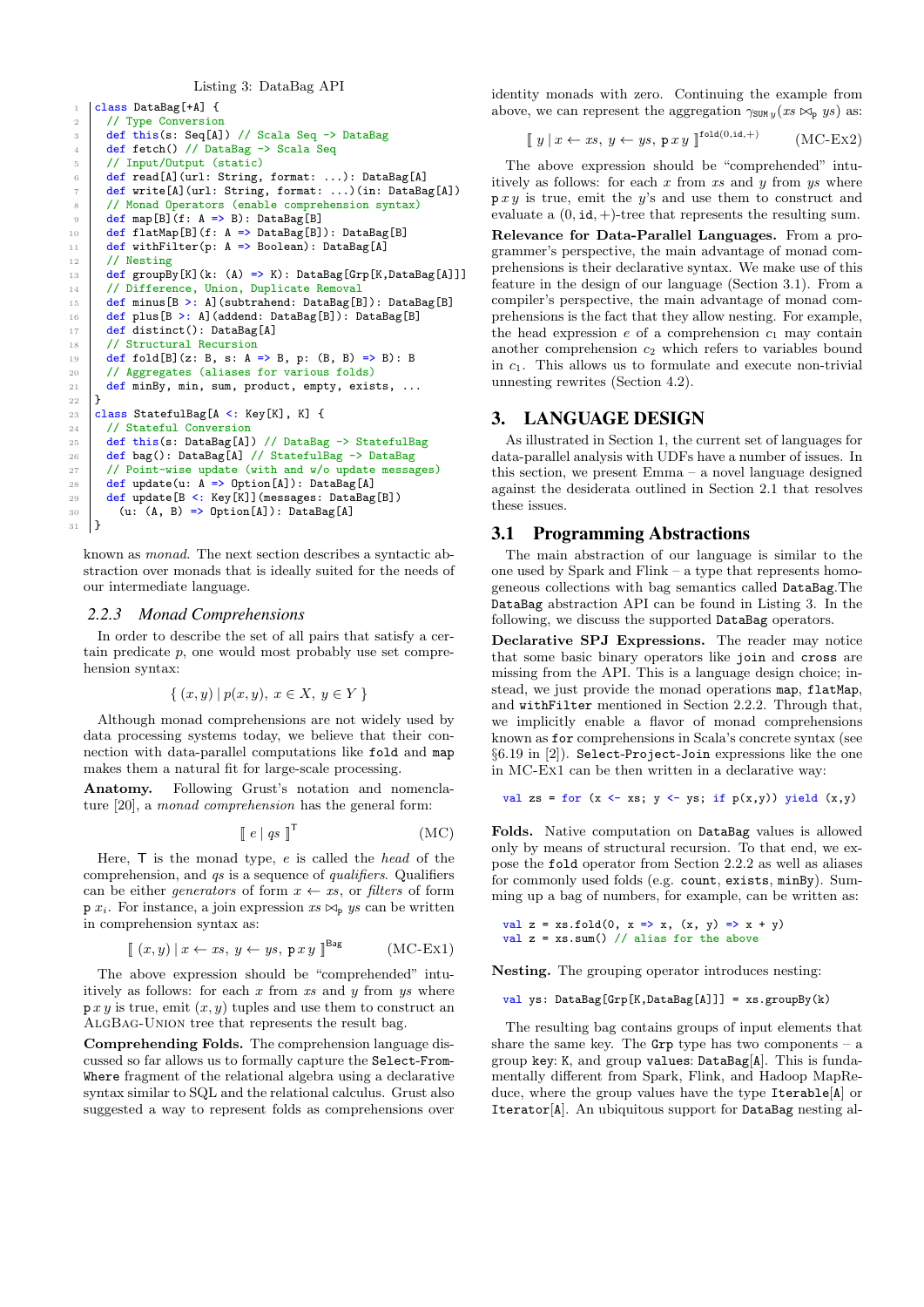lows us to hide primitives like groupByKey, reduceByKey, and aggregateByKey, which might appear to be the same, behind a uniform "groupBy and fold" programming model. To group a bag of (a, b) tuples by a and compute the count for each group, for example, we can write:

for (g <- xs.groupBy(\_.a)) yield g.values.count()

Due to the deep embedding approach we commit to, we can recognize nested DataBag patterns like the one above at compile time and rewrite them into more efficient equivalent expressions using primitives like aggregateByKey (for more details, see [Section 4.2.2\)](#page-7-1).

Interfacing with DataBags. To interface with the core DataBag abstraction, the language also provides operators to read and write data from a file system (line [5,](#page-4-5) [Listing 3\)](#page-4-3), as well as convertors for Scala Seq types (line [2\)](#page-4-6).

Stateful Bags. A range of algorithms require iterative bag refinement via point-wise updates. In domains where these algorithms occur often, this manifests as domain-specific programming models like "vertex-centric" for graph processing. In Emma, we capture these cases in a domain-agnostic way through a core abstraction for "stateful" bags. Conversion between (stateless) DataBag and StatefulBag instances is enforced explicitly by the user (lines [25-](#page-4-7)[26\)](#page-4-8). The elements of the StatefulBag can be updated in-place with a UDF which either operates on an element alone (line [28\)](#page-4-9) or takes an associated update message that shares the element key (line [29\)](#page-4-10). The UDF decides whether to change an element and optionally returns its new version as an Option[A] instance. Modified elements are transparently merged in the current bag state and forwarded to the client as a DataBag[A] representing the changed delta. This allows native integration of both naive and semi-naive iterative dataflows in the core language (see the graph algorithms in Appendix [A\)](#page-13-0).

Coarse-Grained Parallelism Contracts. Data-parallel dataflow APIs typically provide data-parallelism contracts at the operator level (e.g. map for element-at-a-time, join for pair-at-a-time, etc.). Emma takes a different approach as it's DataBag abstraction itself serves as a coarse-grained contract for data-parallel computation. Emma gives the promise that it will  $(i)$  discover all maximal DataBag expressions in a code fragment, *(ii)* rewrite them logically in order to maximize the available degrees for data-parallelism, and  $(iii)$  take a holistic approach while translating them as concrete dataparallel dataflows.

Host Language Execution. The operators presented in [Listing 3](#page-4-3) are not abstract. The semantics of each operator are given directly as method definitions in Scala. This feature facilitates rapid prototyping, as it allows the programmer to incrementally develop, test, and debug the code at small scale locally as a pure Scala program.

# 3.2 Example: K-Means Revisited

To get a feeling for the language, we show a complete example of Lloyd's algorithm for k-means clustering in Listing [4.](#page-5-0) The core algorithm logic is implemented in lines [8-](#page-5-1)[42.](#page-5-2) As the title of the paper promises, nothing in this range of lines suggests that the code will run in parallel. The programmer can focus on the core algorithm logic and use the native Scala implementation of our DataBag abstraction to debug and refine the code incrementally.

When the algorithm is ready, the code needs to be wrapped in special parallelize brackets (line [6\)](#page-5-3). The

#### Listing 4: k-means in Emma

<span id="page-5-3"></span><span id="page-5-1"></span>4

11

<span id="page-5-8"></span><span id="page-5-7"></span><span id="page-5-6"></span><span id="page-5-5"></span> $25$ 

<span id="page-5-9"></span><sup>32</sup> }

36

```
// define schema
2 case class Point(id: Int, pos: Vector[Double])
3 case class Solution(cid: Int, p: Point)
    // define algorithm
    val algorithm = parallelize {
      // read initial points
      val points = read(inputUrl, CsvInputFormat[Point])
9 77 initialize centroids
10 \sqrt{\frac{1}{\text{var}} \cdot \text{trds}} = \text{DataBag}(\text{for} \ (i \leq 1 \text{ to } k) \text{ yield } (*...*)12 // iterate until convergence
13 var change = 0.0; var epsilon = /* \ldots */;14 while (change > epsilon) {
15 // compute new clusters
16 var clusters = (for (p \leftarrow points) yield {
17 \frac{1}{10} \sqrt{val} c = ctrds.minBy(distanceTo(p)).get
18 | \overline{\text{Solution}}(c.id, s.p)_{19} | \}).groupBy(_.cid)
_{20} // compute new centroids
21 val newCtrds = for (clr \leq clusters) yield {<br>
\frac{1}{22} val sum = clr.values.map(_p.pos).sum()
22 val sum = clr.values.map(_.p.pos).sum()
23 val cnt = clr.values.map(_.p.pos).cnt()
24 \overline{\mathsf{Point}(c.\text{key},\text{sum }/\text{cnt})}\frac{26}{27} // compute the total change in all centroids \frac{27}{27} change = {
        change ={
28 val distances = for (
29 x \leftarrow ctrds;
30 y <- newCtrds; if x.id == y.id) yield dist(x, y)
31 distances.sum()
33 // use new centroids for the next iteration
34 ctrds = newCtrds
35 }
37 // compute and write final solution
38 write(outputUrl, CsvOutputFormat[Solution])(
39 \int for (p <- points) yield {
40 \vert \vert val c = ctrds.minBy(distanceTo(p)).get
41 Solution(c.id, s.p)
\begin{array}{c} 42 \\ 43 \end{array} \begin{array}{c} 1 \\ 1 \end{array}43 }
44 // run on a parallel runtime (e.g. Spark, Flink)
45 algorithm.run(runtime.EngineX(host, port))
```
<span id="page-5-4"></span><span id="page-5-2"></span>bracketed code is rewritten by a Scala macro at compile time. The macro identifies maximal DataBag expressions (marked with blue dashed rectangles), rewrites them, and transforms them to parallel dataflow assembly code. The resulting program is wrapped in an Algorithm object that can be executed on different runtime engines (line [45\)](#page-5-4). In the next section, we discuss the compiler pipeline implemented by the parallelize macro in detail.

## 3.3 Host Language Choice

The decision to base our implementation on Scala is motivated by purely pragmatic reasons:  $(i)$  Scala supports forcomprehensions in its concrete syntax;  $(ii)$  the runtimes we target have Scala APIs, and *(iii)* complex compile-time rewrites are feasible through Scala macros. The point we want to stress in this paper, however, are the benefits of comprehensions over bags in Union-representation as core abstraction for data-parallel programming: exposing this abstraction in the concrete language syntax facilitates declarativity and nesting. At the same time, promoting comprehensions to first-class citizens at compile-time allows a range of non-trivial optimizations. These optimizations are either not attainable or cumbersome to implement by state-of-the-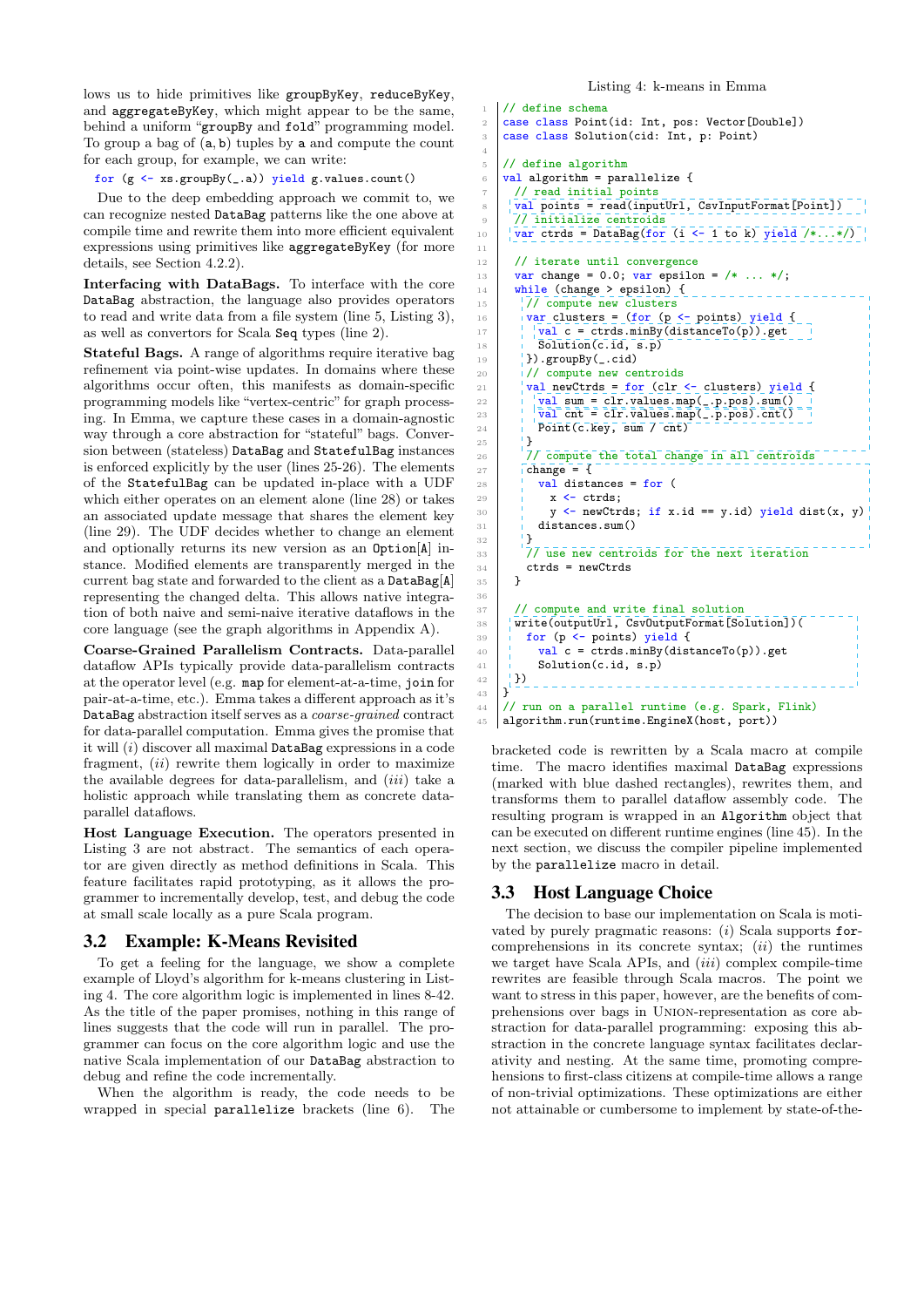<span id="page-6-1"></span>

art parallel dataflow APIs. In theory, however, any language which satisfies the above requirements can be used as a hostlanguage for a similar compiler pipeline.

## <span id="page-6-0"></span>4. COMPILER PIPELINE

The basic steps taken by the parallelize macro are de-picted in Figure [1.](#page-6-1) At step  $(i)$ , the compiler processes the user code AST and constructs comprehension views over all data-parallel expressions (i.e., operations on DataBag instances). At step  $(ii)$ , the AST and the associated comprehension views are rewritten logically in order to remove redundant group materializations and maximize the potential for data-parallelism. At step  $(iii)$ , the rewritten comprehensions are transformed as algebraic terms over higherorder functions, effectively an abstract version of the syntax accepted by the underlying target runtimes. The original expressions are then substituted with calls to a just-in-time dataflow compiler. At runtime, the compiler assembles and executes the actual dataflows out of the derived higher-order terms. Holistic decisions about physical execution aspects can be thereby deferred to a point where the execution context is available. Although our approach is currently based on heuristics, the strategy allows us to introduce cost-based decisions in the future. In the following sections, we describe the most important aspects of each step.

#### <span id="page-6-2"></span>4.1 Recovering Comprehensions

In the first step of the proposed compiler pipeline we construct an auxiliary view over all maximal DataBag expressions in the input AST.

Desugaring Comprehensions. As already stated, we use monad comprehensions as core abstraction both in the programming language (to facilitate declarativity) and in the auxiliary view during compilation (to facilitate program rewrite). Unfortunately, Scala's for comprehensions are specified as syntactic sugar which "desugars" as a chain of the underlying monad operations (map, flatMap, and withFilter) at AST construction time. For example, the for comprehension from line [28](#page-5-5) is desugared into the equivalent term:

```
val distances = ctrds
  .flatMap(x \Rightarrow newCtrds.withFilter(y \Rightarrow x.id == y.id)
     .map(y \Rightarrow dist(x, y)))
```
Moreover, the programmer can also hard-code calls of map, flatMap, or withFilter in the input (e.g., the map calls used for projection in lines [22](#page-5-6) and [23\)](#page-5-7). To handle these situations, we propose a two step approach that first identifies maximal terms that can be comprehended, and then constructs and normalizes the associated comprehension for each such term.

Finding Comprehendable Terms. The algorithm for finding maximal comprehendable terms works as follows: we first collect all function application nodes that belong

to the DataBag API, and then, based on the possible occurrence patterns defined by the for comprehension desugaring scheme, we merge all terms that will be comprehended with their parent. The statement in line [21](#page-5-8) of [Listing 4,](#page-5-0) for instance, will produce three terms: one for the outer for comprehension that binds the clr variable, and two for the aggregates on lines [22](#page-5-6) and [23.](#page-5-7) The algorithm returns a set of nodes (corresponding to subtrees in the AST), which we see as comprehensions in order to optimize. Constructing a comprehension for these subtrees is broken into three substeps, namely: inlining, resugaring, and normalization.

Inlining. As a preprocessing step, we also inline all value definitions whose right-hand side is comprehended and referenced only once. This results in bigger comprehensions and increases the chances of discovering and applying comprehension level rewrites in the subsequent steps.

Resugaring Comprehensions. In the first step, we recursively traverse each term and "re-sugar" comprehensions using the following translation scheme  $(MC^{-1})$ :

$$
t'.\operatorname{map}(x \mapsto t) \Rightarrow \llbracket t \, | \, x \leftarrow \operatorname{MC}^{-1}(t') \, \rrbracket^{\operatorname{Bag}} \\ t'.\operatorname{withFilter}(x \mapsto t) \Rightarrow \llbracket x \, | \, x \leftarrow \operatorname{MC}^{-1}(t'),\, t \, \rrbracket^{\operatorname{Bag}} \\ t'.\operatorname{flatMap}(x \mapsto t) \Rightarrow \operatorname{flatten}\llbracket t \, | \, x \leftarrow \operatorname{MC}^{-1}(t') \, \rrbracket^{\operatorname{Bag}} \\ t'.\operatorname{fold}(e,s,u) \Rightarrow \llbracket x \, | \, x \leftarrow \operatorname{MC}^{-1}(t') \, \rrbracket^{\operatorname{fold}(e,s,u)}
$$

Normalization. In the second step, we normalize the resulting comprehensions using the following set of rewrite rules:

$$
\begin{aligned}\n\text{flatten} \left[ \begin{array}{c} \lbrack \!\lbrack \!\lbrack \!\lbrack e \rbrack \!\lbrack \!\lbrack g s \rbrack \!\rbrack \!\rbrack \!\rbrack \right] \rbrack q s \left. \!\lbrack \!\lbrack \!\lbrack \!\lbrack \!\lbrack \!\lbrack g s \rbrack \!\rbrack \!\rbrack \!\rbrack \right] \rbrack q s' \left. \!\lbrack \!\lbrack \!\lbrack \!\lbrack f \rbrack \!\rbrack \!\rbrack q s' \rbrack \!\rbrack \!\rbrack \right] \rbrack q s' \left. \!\lbrack \!\lbrack \!\lbrack f \rbrack \!\rbrack \!\rbrack q s' \rbrack \!\rbrack \!\rbrack \right] \rbrack q s' \left. \!\lbrack \!\lbrack \!\lbrack f \rbrack \!\rbrack \!\rbrack q s' \rbrack \!\rbrack \!\rbrack q s' \rbrack \!\rbrack \!\rbrack q s' \rbrack \!\rbrack \!\rbrack \rbrack q s' \rbrack \!\rbrack \!\rbrack q s, q s', q s' \rbrack \!\rbrack \!\rbrack \!\rbrack \!\rbrack \!\rbrack \!\rbrack q s \rbrack \!\rbrack \!\rbrack q s' \rbrack \!\rbrack \!\rbrack \!\rbrack \!\rbrack q s' \rbrack \!\rbrack \!\rbrack \!\rbrack q s' \rbrack \!\rbrack \!\rbrack q s \rbrack \!\rbrack q s' \rbrack \!\rbrack p, q s' \rbrack \!\rbrack \!\rbrack\n\end{aligned}
$$

The first of these rules unnests a nested (inner) comprehension occurring in a (outer) comprehension head, while the second unnests a comprehension occurring in a generator. It is interesting to note that the second rule performs an optimization known as "fusion" at compile time. This optimization ensures that map and fold chains are compacted and executed in a single task and is otherwise achieved (at the expense of virtual function calls) via pipelining and operator chaining by the runtime. Finally, the third rule unnests exists-style nested comprehensions as shown by Grust in [\[22\]](#page-12-7), and can be seen as a generalization of Kim's type N optimization [\[25\]](#page-12-16).

Example. The distances expression from line [28](#page-5-5) will be inlined in distances.sum() at line [31,](#page-5-9) and the functional term shown earlier will be "re-sugared" with the MC-1 scheme to create an associated comprehension:

$$
\begin{aligned} \texttt{flatten} \, &\big[\!\!\!\big[\! \begin{array}{c} \texttt{dist}(x,y) \!\!\!\big] \\ y \leftarrow \,\; &\big[\!\!\!\big[\, y \,|\, y \leftarrow \texttt{crds}, \, x.id = y.id \,\;\big]\!\!\!\big]\,\big]\!\!\!\big]\!\!\big] \\ x \leftarrow \texttt{newCrds} \, &\big[\!\!\big]^{\texttt{sum}} \end{array} \end{aligned}
$$

After normalization, the comprehension will look like:

 $[[dist(x, y) | x \leftarrow newCtrds, y \leftarrow crds, x.id = y.id []<sup>sum</sup>$ 

The comprehended parts of the k-means code are highlighted with dashed rectangles on [Listing 4.](#page-5-0)

Comprehension Views. The final result of these series of operations is a secondary layer imposed on top of the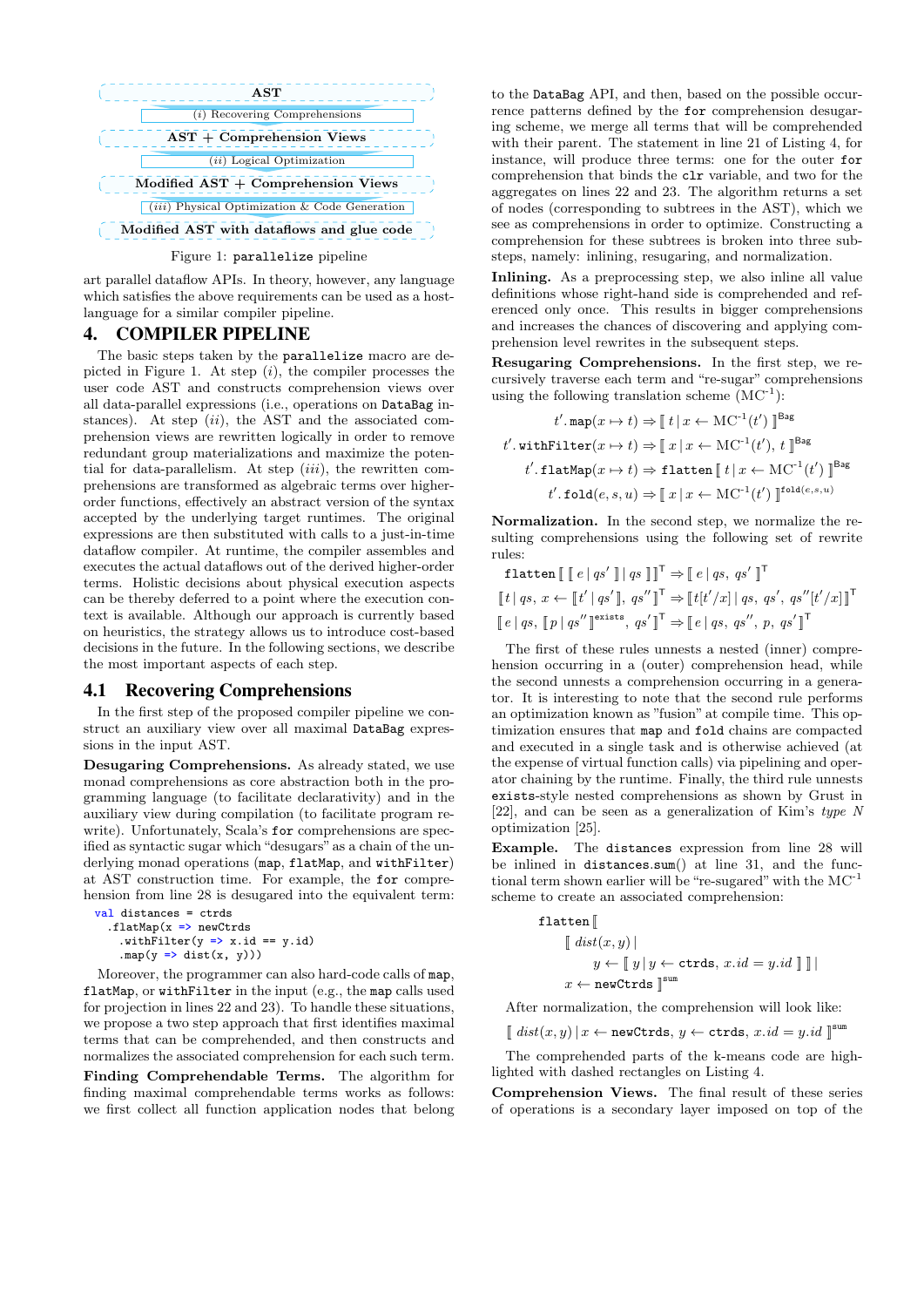AST which serves as a prism that provides "comprehension views" over all DataBag expressions. This view is the driving intermediate representation for the rest of the compiler pipeline.

## <span id="page-7-0"></span>4.2 Logical Optimizations

The derived comprehensions can be used as a basis for various logical optimizations that maximize the degree of data-parallelism exposed to the dataflow runtime. In this section, we first review the impacts of the unnesting step described in Section [4.1.](#page-6-2) Upon that, we show how an algebraic law known as banana-split facilitates the application of fold-build-fusion upon generated groups irrespective of the number and placement of group consuming folds. This provides a sound rewrite theory which enables transparent insertion of partial aggregates whenever possible.

### <span id="page-7-5"></span>*4.2.1 Unnesting*

Imagine a situation where a collection of emails has to be cross-checked against a list of blacklisted servers. One way to write this is a filter over emails which uses the blacklisted servers as a broadcast variable (in Spark syntax):

val  $bl = sc.broadcast(...)$  // broadcast blacklist emails.filter(e => bl.value.exists(\_.ip == e.ip))

Hardcoding this dataflow, however, might become a bottleneck if the number of worker nodes or the size of the blacklist increases. In Emma, the programmer can still write the very same expression:

```
// as for-comprehension
for (e \leftarrow emails; if bl.exists(_.ip == e.ip) yield e
// or directly in de-sugared form
emails.withFilter(e => bl.exists(_.ip == e.ip))
```
The exists-unnesting rule presented in Section [4.1](#page-6-2) will ensure that the expression is flattened and seen as a (logical) join (see Section [4.3\)](#page-8-0). The dataflow compiler can then decide whether to use a broadcast or a re-partition strategy in order to evaluate the join node at runtime. Another instance of this optimization (TPC-H Query 4) is depicted and discussed in Appendix [A.](#page-13-0)

#### <span id="page-7-1"></span>*4.2.2 Fold-Group Fusion*

An algebraically grounded view of all dataflows in an input program allows us to derive and implement non-trivial logical optimizations. The most important of these optimizations is fold-group fusion. Candidates for rewrites are groupBy terms where the group values are exclusively used as fold inputs. When the optimization is triggered, it replaces the groupBy with an aggBy, which fuses the group construction performed by the groupBy with the subsequent fold applications on the constructed group values. In terms of the APIs discussed in Section [1,](#page-0-0) this equals to replacing a groupBy with an equivalent reduceByKey when possible.

Detecting Candidates for Rewriting. The rewriting process goes as follows. First, we iterate over all comprehensions where at least one generator binds to a groupBy expression. In the k-means example, such a comprehension is only found for the (inlined) newCtrds expression at line [21:](#page-5-8)

$$
\llbracket t \mid \text{clr} \leftarrow \llbracket \dots \rrbracket \text{.groupBy}(x \mapsto x.\text{cid}) \rrbracket^{\text{Bag}}
$$

We then look into the AST subtree at  $t$  and check whether all occurrences of the group values are enclosed in a comprehended term. If this is the case, and values appears only in generators for comprehended fold terms, the optimization can be triggered. This is the case in the newCtrds expression, as clr.values occurs only in the following two comprehensions:

 $\left[ x.p.pos \right] x \leftarrow \text{clr}.\text{values } \left[ \left[ \text{red}(\text{zeros}, x \mapsto x, (x,y) \mapsto x+y) \right] \right]$  $(SUM)$ 

<span id="page-7-4"></span><span id="page-7-3"></span>
$$
\int x.p.pos \mid x \leftarrow \text{clr.values } \int^{\text{fold}(0, x \mapsto 1, (x, y) \mapsto x + y)} (\text{CNT})
$$

The rewrite triggered by the optimization is derived from two generic algebraic equivalences – banana split and foldbuild fusion that hold for any ADT and its associated folds. Banana Split. The first law that enables fold-group fusion essentially says that a tuple of folds can be rewritten as a fold over tuples [\[28\]](#page-12-17). Generally speaking, the law generalizes the machinery behind loop fusion for arbitrary recursion schemes.<sup>[2](#page-7-2)</sup> For example, the two fold comprehensions above can be substituted by a single comprehension which folds pairs by pairwise application of the original functions:

$$
f_1 \times f_2 : (x_1, x_2) \mapsto (f_1(x_1), f_2(x_2))
$$

The  $(e_1, s_1, u_1)$  triple thereby comes from [Sum](#page-7-3) and operates on the first component, while  $(e_2, s_2, u_2)$  comes from CNT and operates on the second:

```
[\![\;x.p.\textit{pos}\;|\;x \leftarrow \textit{clr.values}\;]\!]^{\texttt{fold}(e_1 \times e_2, s_1 \times s_2, u_1 \times u_2)}
```
Fold-Build Fusion. The second law enables a rewrite which in functional programming languages is commonly known as deforestation. Intuitively, the law states that an operation that constructs an ADT value by means of its initial algebra constructors can be fused together with an operation that computes something from that value by means of structural recursion. For fold-group fusion, we want to fuse the groupBy operator, which constructs the group values with the single fold derived after the banana-split application. To illustrate the mechanics of the rewrite, we need to take a conceptual view on groupBy as a comprehension:

$$
\left[ (k(x), [y \mid y \leftarrow xs, k(x) = k(y)) \right]^{\text{Bag}}) \mid x \leftarrow xs \right]^{\text{Set}}
$$

With this conceptual view, the groupBy operator is interpreted as two nested comprehensions. The outer comprehension constructs the set of groups, each identified with a group key  $k(x)$ . The inner comprehension selects all xs elements that share the current group key to construct the group values. For fold-group fusion, we conceptually replace the Bag algebra that constructs the values with the fold algebra which evaluates them:

$$
\left[ (k(x), [y \mid y \leftarrow xs, k(x) = k(y) ]^{\text{fold}(\dots)}) \mid x \leftarrow xs \right]^{Set}
$$

Rewriting. In practice, however, we realize fold-group fusion by substituting the groupBy operator with an aggBy operator. Instead of a (key, values) pair, this operator produces a tuple of aggregates  $(key, a_1, \ldots, a_n)$ . In our running example,  $a_1$  will hold the result of [Sum](#page-7-3), and  $a_2$  the result of  $CNT:$ 

$$
\llbracket t' \mid \text{clr} \leftarrow \llbracket \dots \rrbracket \text{.aggBy}(x \mapsto x.\text{cid},
$$

$$
\mapsto (zeros, 0),
$$

$$
x \mapsto (x, 1),
$$

$$
(x, y) \mapsto (x_1 + y_1, x_2 + y_2) ) \rrbracket^{\text{Bag}}
$$

<span id="page-7-2"></span><sup>2</sup>Loop fusion can be seen as the law instance when the underlying ADT is a collection in ALGBAG-INS representation.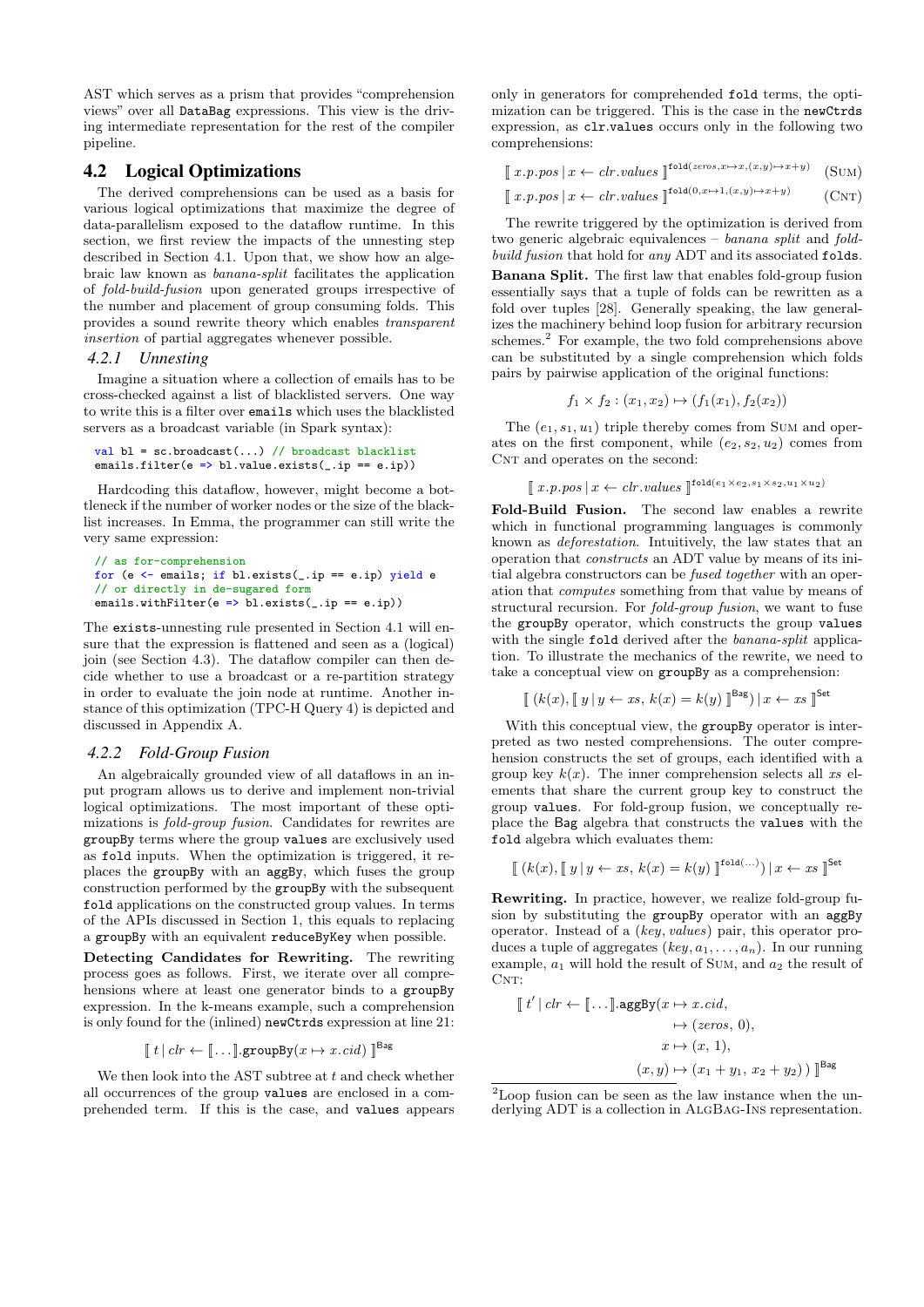<span id="page-8-1"></span>
$$
\begin{aligned}\n\left[ \begin{array}{c} \text{f } x \mid x \leftarrow xs \end{array} \right] &\Rightarrow \\
& \text{map } f \; xs \\
\text{flatten} \parallel \text{f } x \mid x \leftarrow xs \parallel \Rightarrow\n\end{aligned}\n\end{aligned}
$$
\n(MAP)

$$
\begin{array}{c}\n\text{factor} \, \parallel \, 1 \, x \mid x \leftarrow x \, s \parallel \rightarrow \\
\text{flatMap} \, \text{f} \, x \, s\n\end{array} \tag{FLATMAP}
$$

$$
\begin{aligned} \n\llbracket t \mid qs, \, x \leftarrow xs, \, qs_1, \, \mathbf{p} \, x, \, qs_2 \, \rrbracket &\Rightarrow \\
\llbracket t \mid qs, \, x \leftarrow \text{filter p} \, xs, \, qs_1, \, qs_2 \, \rrbracket\n\end{aligned} \tag{FlITER}
$$

$$
\[ t | qs, x \leftarrow xs, y \leftarrow ys,qs1, k1 x = k2 y, qs2 ] \Rightarrow\[ t[v.x/x][v.y/y] | qs, v \leftarrow join k2 k2 xs ys,qs1[v.x/x][v.y/y], qs2[v.x/x][v.y/y] ]
$$
\n
$$
\]
$$

$$
\[ t \mid qs, x \leftarrow xs, y \leftarrow ys, qs_1] \Rightarrow
$$
  

$$
\[ t \left[ v.x/x \right] \left[ v.y/y \right] \mid qs, v \leftarrow \text{cross} \; xs \; ys, \qquad \text{(Cross)}
$$
  

$$
qs_1[v.x/x] \left[ v.y/y \right] \]
$$

Figure 2: Combinator rules for dataflow construction.

To compensate for the rewrite in the original head expression  $t$ , we also substitute the terms associated with the SUM and CNT comprehensions with  $a_1$  and  $a_2$ , correspondingly, and obtain a new head  $t'$ .

## <span id="page-8-0"></span>4.3 Code Generation

As a result of the logical optimizations from Section [4.2,](#page-7-0) we obtain a modified AST and comprehension view. In the last phase of the compilation process, we use those to construct an AST that delegates the execution of the comprehended terms to a parallel runtime. The process is realized in two steps:  $(i)$  generating abstract dataflows for the comprehensions at the top-most level, and  $(ii)$  injecting glue code to evaluate the abstract dataflow plans just-in-time and embed the results in the surrounding driver AST.

#### <span id="page-8-8"></span>*4.3.1 From Comprehensions to Dataflows*

In the first step, we use the comprehension views to derive abstract dataflow expressions close to the form expected by the parallel runtime. Similar to the normalization described in Section [4.1,](#page-6-2) this operation is also rule-based and follows rather closely the approach suggested by Grust in [\[20,](#page-12-11) [22\]](#page-12-7). In this approach, each rule matches two or more elements from a comprehension and replaces them with a single, closed form expression called a combinator. The rewrite continues until all comprehension elements are translated, and returns a combinator tree as an end result.

Combinators as Target API. In the original work, the author alludes to the correspondence between the inferred combinators and the logical operators supported by the targeted query engine. A similar correspondence can be drawn to the higher-order functions supported by the targeted parallel dataflow engines. Consequently, the resulting combinator trees effectively represent an abstract version of the parallel dataflows we want to execute.

Rewrite Rules. The set of combinator rules for dataflow construction that we use is listed in [Figure 2.](#page-8-1) The rewrite process implements the state machine depicted in [Figure 3a.](#page-8-2) At each state, the machine tries to apply any of its associated rewrite rules. If a match is found, the state transitions along the solid edge; if not, it follows the dashed edge. This heuristic strategy ensures that filters are pushed down as

<span id="page-8-7"></span><span id="page-8-6"></span><span id="page-8-3"></span><span id="page-8-2"></span>

<span id="page-8-4"></span>Figure 3: (a) Combinator rewrite process; (b) Data motion patterns in parallel dataflow engines

<span id="page-8-5"></span>much as possible in the constructed dataflow tree, followed by joins, and then by cross products.

In principle, all but the  $I/O$  and the type conversion operators listed in [Listing 3](#page-4-3) can be defined in terms of comprehensions (we already saw this for **groupBy** in Section [4.2.2\)](#page-7-1). This, however, appears to have more downsides than benefits. On the one hand, it forces us to extend the set of combinator rules in order to re-discover the comprehended operators. On the other hand, due to their particular structure, adding these comprehensions to the intermediate representation does not increase the potential for logical optimizations. To simplify the translation process, at the moment we just substitute non-comprehended operators with equivalent combinator expressions.

Example. The abstract dataflow that computes newCtrds at line [21](#page-5-8) looks as follows:

$$
points
$$
\n
$$
\n
$$
\n
$$
\n
$$
\n
$$
\n
$$
\n
$$
\n
$$
\n
$$
\n
$$
\n
$$
\n
$$
\n
$$
\n
$$
\n
$$
\n
$$
\n
$$
\n
$$
\n
$$
\n
$$
\n
$$
\n
$$
\n
$$
\n
$$
\n
$$
\n
$$
\n
$$
\n
$$
\n
$$
\n
$$
\n
$$
\n
$$
\n
$$
\n
$$
\n
$$
\n
$$
\n
$$
\n
$$
\n
$$
\n
$$
\n
$$
\n
$$
\n
$$
\n
$$
\n
$$
\n
$$
\n
$$
\n
$$
\n
$$
\n
$$
\n
$$
\n
$$
\n
$$
\n
$$
\n
$$
\n
$$
\n
$$
\n
$$
\n
$$
\n
$$
\n
$$
\n
$$
\n
$$
\n
$$
\n
$$
\n
$$
\n
$$
\n
$$
\n
$$
\n
$$
\n
$$
\n
$$
\n
$$
\n
$$
\n
$$
\n
$$
\n
$$
\n
$$
\n
$$
\n
$$
\n
$$
\n
$$
\n
$$
\n
$$
\n
$$
\n
$$
\n
$$
\n
$$
\n
$$
\n
$$
\n
$$
\n
$$
\n
$$
\n
$$
\n
$$
\n
$$
\n
$$
\n
$$
\n
$$
\n
$$
\n
$$
\n
$$
\n
$$
\n
$$
\n
$$
\n
$$
\n
$$
\n<math display="block</math>
$$
$$
$$
$$
$$
$$
$$
$$
$$
$$
$$
$$
$$
$$
$$
$$
$$
$$
$$
$$
$$
$$
$$
$$
$$
$$
$$
$$
$$
$$
$$
$$
$$
$$
$$
$$
$$
$$
$$
$$
$$
$$
$$
$$
$$
$$
$$
$$
$$
$$
$$
$$
$$
$$
$$
$$
$$
$$
$$
$$
$$
$$
$$
$$
$$
$$
$$
$$
$$
$$
$$
$$
$$
$$
$$
$$
$$
$$
$$
$$
$$
$$
$$
$$
$$
$$
$$
$$
$$
$$
$$
$$
$$
$$
$$
$$
$$
$$
$$
$$
$$
$$
$$
$$
$$
$$
$$

Since the combinators in the derived abstract dataflows have a corresponding operator in each runtime, generating a concrete dataflow boils down to simple node substitution in the abstract dataflow tree. However, most dataflow APIs allow the user to give additional physical hints (e.g. with respect to partitioning, caching, or algorithm selection), and ideally these should also be set as part of the translation. Since such physical aspects depend on the execution environment, we trigger the actual dataflow generation just-in-time at runtime. To do this, we emit Scala code that assembles an abstract dataflow with reified UDFs so we can access their ASTs at runtime. The dataflow is then wrapped in a thunk object which represents the actual result (see the next section) and is compiled and evaluated lazily at runtime.

#### *4.3.2 Transparent Data Motion*

With the steps described so far, we already can generate and execute dataflows that read and write data from a storage layer and are independent from the enclosing code. Most algorithms for complex data analysis, however, have more complex data dependencies.

Conceptually, data can be produced and consumed by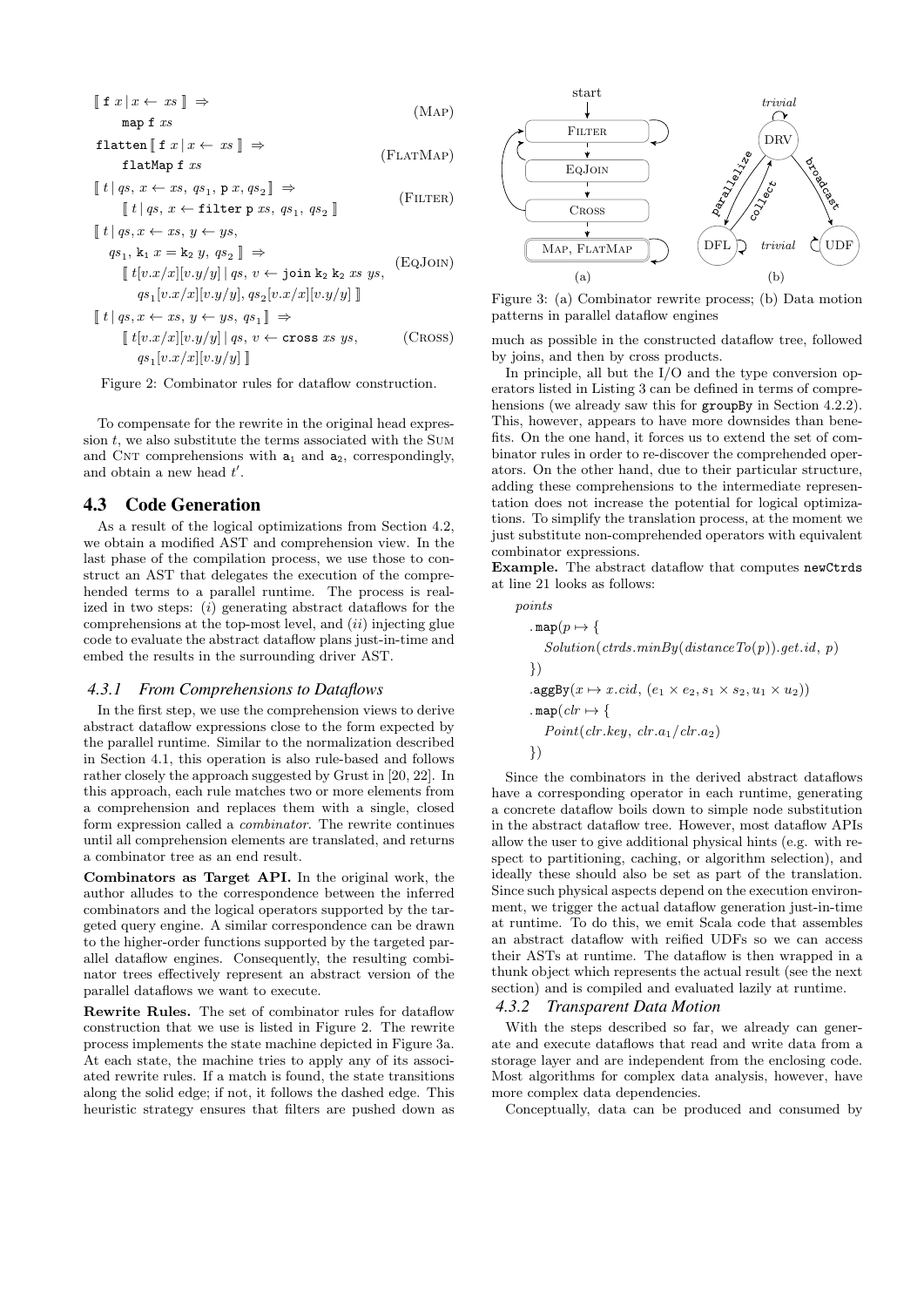three different agents – the driver code (DRV), the parallel dataflows (DFL), and the dataflow UDFs. The diagram in [Figure 3b](#page-8-2) illustrates the dependencies that a typical dataflow engine supports and the API primitives that realize them. Connecting dataflow sources and sinks with code that runs in the driver is facilitated in Spark by parallelize and collect calls, correspondingly. In addition, driver variables can be made available to all dataflow UDFs with a broadcast primitive. Equivalents for parallelize, broadcast and collect can be also found in Flink. Data dependencies within the same agent are trivial and do not require special treatment during compilation.

Driver to UDFs. To integrate data motion between the driver and the UDFs, we check the functions in the dataflows generated in [Section 4.3.1](#page-8-8) for unbound variables. For each unbound variable, we inject a corresponding broadcast call and modify the UDF code accordingly. An example of such unbound variable is the ctrds used in the first mapper for the newCtrds dataflow.

Driver to Dataflows. To integrate data motion between the driver and the dataflows, we wrap the dataflows generated in [Section 4.3.1](#page-8-8) in special objects called thunks [\[16\]](#page-12-18). A thunk object of type Thunk[A] wraps an abstract dataflow that results in a value of type A. Traditionally, a thunk has just one method – force, which forces execution, memoizes the result, and returns it to the client. To adapt the concept to our needs, however, we also add a dataflow method, as in some situations we want to access the head of the abstract dataflow instead of its actual result.

We define both force and dataflow as *implicit converters*. The Scala type checker then automatically injects them in expressions which expect a parameter of type A or DFL[A], but receive an argument of type Thunk[A] instead.

## <span id="page-9-5"></span>4.4 Physical Optimizations

The combination of a full view over the program AST at compile-time with a just-in-time compilation approach for the constructed abstract dataflows opens potential for a range of physical optimizations. In the following paragraphs, we briefly present two such optimizations together with naive strategies to apply them. Refining the pysical aspects of the language compiler (e.g. with a cost-based optimizer) is one our areas for future research.

Caching. In Spark and Flink, RDD and DataSet transformations are lazy, and the decision upon materialization of intermediate results is left to the client. An open question in this situation is when to do this and when not. As an aggresive heuristic strategy, at the moment we force the evaluation and caching of dataflow results that are referenced more than once (e.g. inside a loop or within multiple branches) in the compiled algorithm.

Partition Pulling. Execution of certain operators (e.g. equi-join, group) in a parallel setting usually enforces hash partitioning on their inputs. Partitionings that can be reused by a certain dataflow (e.g. on a join or group key) can be spotted by Emma and enforced earlier in the pipeline. More precisely the view over the control flow structure of the driver program allows us to detect and pull enforced partitioning behind control flow barriers in order to minimize the number of overall shuffles in an algorithm. The heuristic we suggest at the moment is to  $(i)$  compute the sets of interesting partitionings for each dataflow result based on its

<span id="page-9-2"></span>

| Optimization<br>Algorithm | Unnesting | Group<br>Fusion | Cache | Partition<br>Pulling |
|---------------------------|-----------|-----------------|-------|----------------------|
| Data-Prl. Workflow        |           |                 |       |                      |
| k-means                   |           |                 |       |                      |
| PageRank                  |           |                 |       |                      |
| $TPC-HQ1$                 |           |                 |       |                      |
| TPC-HQ4                   |           |                 |       |                      |

Table 1: Programs presented in the experiments and optimizations that apply to them (marked by  $\checkmark$ ).

<span id="page-9-7"></span><span id="page-9-6"></span>Listing 5: Selecting a Spam Email Classifier in Emma

```
val emails = read(\frac{*}{time + 1}).map(extractFeatures)
    val blacklist = read(/* from file */)
    var minHits = -1Lvar minClassifier = null
6 // for each different classifier
   for (c \leftarrow SpamClassifiers) {
     // find out which of the emails are spam
9 val nonSpamEmails = for (
10 \vert email \vert emails;
_{11} if not c.isSpam(email))
12 vield email
14 // non-spam emails coming from a blasklisted server
15 val nonSpamFromBlServer = for (
16 email \leq nonSpamEmails;
17 if blacklist.exists(..ip == email.ip))
18 yield email
20 // track the classifier which leads to minimum count
21 if (nonSpamFromBlServer.count() < minHits) {
22 minHits = nonSpamFromBlServer.count()
23 minClassifier = c<br>
24 }
25 \mid }
```
<span id="page-9-10"></span>occurence in other dataflow inputs, and (ii) enforce a partitioning at the producer site based on a weighted scheme that prefers consumers occuring within a loop structure. A cost-based approach is likely to produce better results in this situation, but goes beyond the scope of our current work.

## <span id="page-9-0"></span>5. EVALUATION

<span id="page-9-11"></span><span id="page-9-9"></span>5

<span id="page-9-13"></span><span id="page-9-12"></span>13

<span id="page-9-14"></span>19

<sup>24</sup> }

In this section we evaluate the effectiveness of the generated code that results from Emma's compiler pipeline. We consider a set of programs coming from different domains, namely: a data-parallel workflow [\(Section 5.1\)](#page-9-1), iterative dataflows and relational queries [\(Section 5.2\)](#page-10-0). [Table 1](#page-9-2) shows a list of the implemented algorithms and the optimizations that apply to each of them.

Experimental Setup. We implemented a prototype of the compiler pipeline presented in [Section 4](#page-6-0) on Scala 2.11 using Scala Macros. We ran our experiments on a cluster of 40 machines (8 cores, 16GB RAM) running Flink  $v0.8.0^3$  $v0.8.0^3$ , and Spark v1.2.0<sup>[4](#page-9-4)</sup>. Every experiment was executed 7 times – we report the median execution time.

# <span id="page-9-1"></span>5.1 Data-Parallel Workflow

In order to show the effect of the optimizations described in sections [4.2](#page-7-0) and [4.4](#page-9-5) we devised an advanced workflow that includes UDFs, a sequential loop, and an if statement. The worklfow's inputs are:  $(i)$  a set of trained spam email classifiers;  $(ii)$  a set of emails, and;  $(iii)$  a mail server blacklist. The code for this workflow can be found in [Listing 5.](#page-9-6)

<span id="page-9-3"></span> $3A$ vailable at http://flink.apache.org/

<span id="page-9-4"></span> $4$ Available at http://spark.apache.org/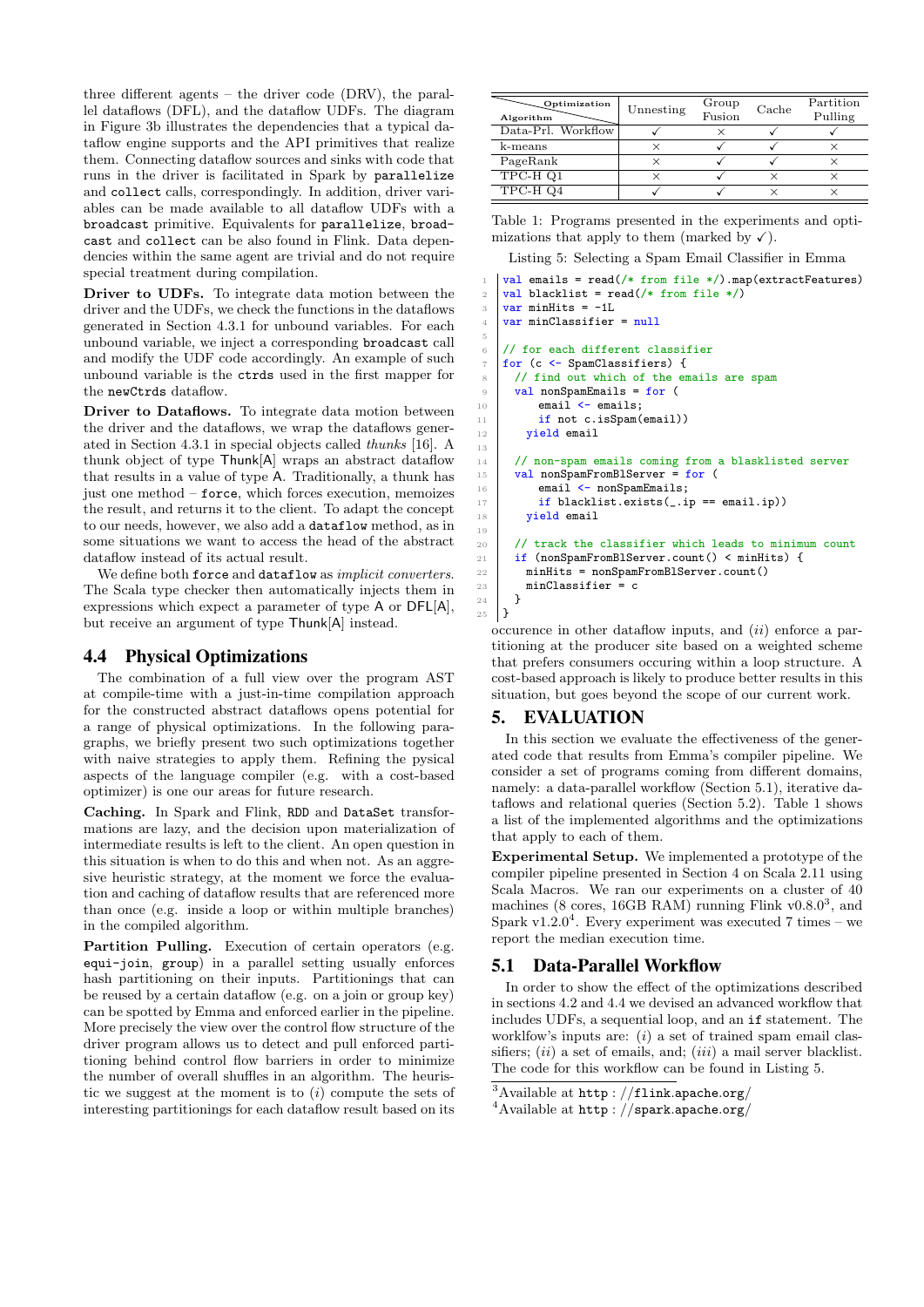<span id="page-10-1"></span>

Figure 4: Effect of the different optimizations to the runtime of the Data-Parallel Workflow.

The workflow goes as follows: first, it reads a set of emails and applies a feature extractor on each email (line [1\)](#page-9-7). It then reads a list of blacklisted mail servers (line [2\)](#page-9-8). The loop at lines [7-](#page-9-9)[25](#page-9-10) applies different classifiers (lines [9-](#page-9-11)[12\)](#page-9-12) and finds the one that produces the least amount of non-spam emails sent from blacklisted servers (lines [15-](#page-9-13)[18\)](#page-9-14).

Applicable Optimizations. This program is subject to all optimizations listed in [Table 1,](#page-9-2) except for Fold-Group-Fusion. The applicable optimizations are detailed below:

– Unnesting. As shown in Section [4.2.1,](#page-7-5) flattening the  $b1$ – acklist.exists allows the use of a re-partition join on the ip values instead of a filter with a broadcasted blacklist.

– Caching. The contents of emails are referenced, but not modified within the loop at lines [7-](#page-9-9)[25,](#page-9-10) so the expression at line [1](#page-9-7) can be cached based on the heuristic discussed in Section [4.4.](#page-9-5)

– Partition Pulling. The nonSpamEmails expression preserves the partitioning of emails. Enforcing a partitioning on ip at both line [1](#page-9-7) and [2,](#page-9-8) will propagate to line [15;](#page-9-13) if the results are cached (see "caching" above) before entering the loop, the shuffle step can be executed only once rather than once per classifier.

Dataset. We generated a synthetic dataset comprising a blacklist and a set of emails. The blacklist file contains 100.000 blacklisted IPs along with information about each server (2GBs). The emails file contains 1M emails with various fields (mailserver IP, subject, body, etc.). The average size of an email is 100KBs resulting to a total size of 100GBs.

Effect of Optimizations. [Figure 4](#page-10-1) depicts the speedup of the workflow's execution time when a set of optimizations apply, relative to a baseline case with no optimizations. In the baseline case, Emma does not perform unnesting. As a result, the blacklist is broadcasted to all nodes (40 nodes  $\times$  2GBs), in order to execute a broadcast join, resulting in very large data exchange. When unnesting is applied (leftmost bars in [Figure 4\)](#page-10-1), the blacklist is instead partitioned, and a repartition join with nonSpamEmails takes place. The effect of unnesting alone accounts for a speedup of 1.5x in Spark and 6.56x in Flink. The difference in the speedup between Flink and Spark is due to specifics in Flink's current handling of broadcast variables.

Applying partition pulling (second set of bars from the left) in addition to unnesting does not bring any benefit. This is explained by that fact that, without caching, the databags are evaluated lazily in every iteration. Since partitioning is going to be enforced either way by the join, forcefully partitioning before the loop will have no effect. However, when we apply caching and partition pulling at the same time, both blacklist and emails can be partitioned on the ip field before they are cached (out of the loop). In this case (rightmost bars in [Figure 4\)](#page-10-1), the cost of the shuffle is paid only once and amortized over all iterations, causing a speedup of 18.16x for Flink and 4.18x for Spark. Note that this effect comes from the synergy of partitioning and caching; caching alone achieves a speedup of 12.07x in Flink and 3.86x in Spark (third set of bars) due to the amortization of the extractFeatures UDF (now executed only once).

The above observations showcase the potential of our proposed optimizations. However, the choice of the partitioning scheme and the best point to enforce it, as well as decisions regarding caching cannot be reliably handled by heuristics; the right choice relies on runtime statistics and a cost model.

## <span id="page-10-0"></span>5.2 Other Algorithms

In this section we show the effect of our optimizations on two iterative algorithms, namely: k-means, and PageRank as well as two TPC-H queries (Q1 and Q4). The code for kmeans has been presented earlier [\(Listing 4\)](#page-5-0), while the code for the other algorithms can be found in [Appendix A.](#page-13-0) In [Table 1](#page-9-2) we can see that Fold-Group Fusion applies to all the above algorithms and queries, while caching applies only to the two iterative algorithms.

Datasets. For k-means we used 3 random fixed centers and 1.6B points (48GBs). For PageRank we used a Twitter Follower Graph [\[12\]](#page-12-19) (23GBs, <sup>∼</sup>2B edges). For TPC-H we used the TPC-H dataset with a scaling factor of 50 and 100. Iterative Algorithms. We ran the two algorithms without Fold-Group Fusion but they failed to finish within a timeout of one hour. We then applied Fold-Group Fusion and ran the algorithms with and without caching. Caching on Spark resulted into a speedup of 1.52x on k-means and 3.13x on PageRank. PageRank was sped up more than k-means since PageRank stores the vertices and their ranks already partitioned by the vertex ID in-memory in a form that is ready to be consumed by the next iteration. K-means merely caches the set of points that do not need any repartitioning, and thus, only the cost of reading the points from HDFS is saved.

Interestingly, in this experiment Flink did not show significant improvement by the use of caching: the current version of Flink does not provide a means to cache results inmemory, thus Emma caches intermediate results on HDFS. As a result, the benefits of caching are eliminated by the cost of the additional I/O.

TPC-H Queries. Q1 is subject to Fold-Group Fusion while Q4 is subject to both logical optimizations. As in the previous case, without the logical optimizations, none of the queries was executed within the limit of one hour. With logical optimizations enabled, both queries managed to finish their execution within 10 minutes (466s for Q1 on Spark and 240s on Flink; 577s for Q4 on Spark and 569s for Flink).

## 5.3 Conclusions from the Experiments

In our experiments we showed that the various optimizations enabled by Emma can have a substantial impact on the runtime of an algorithm. Omitting the logical optimizations can be the reason for an algorithm to not execute at all, either because it is too slow, or because of memory issues.

Caching was shown to positively affect the runtime of iterative algorithms. As a matter of fact, under the assumption that enough memory is available in the cluster machines, an optimizer can safely make the heuristic decision to use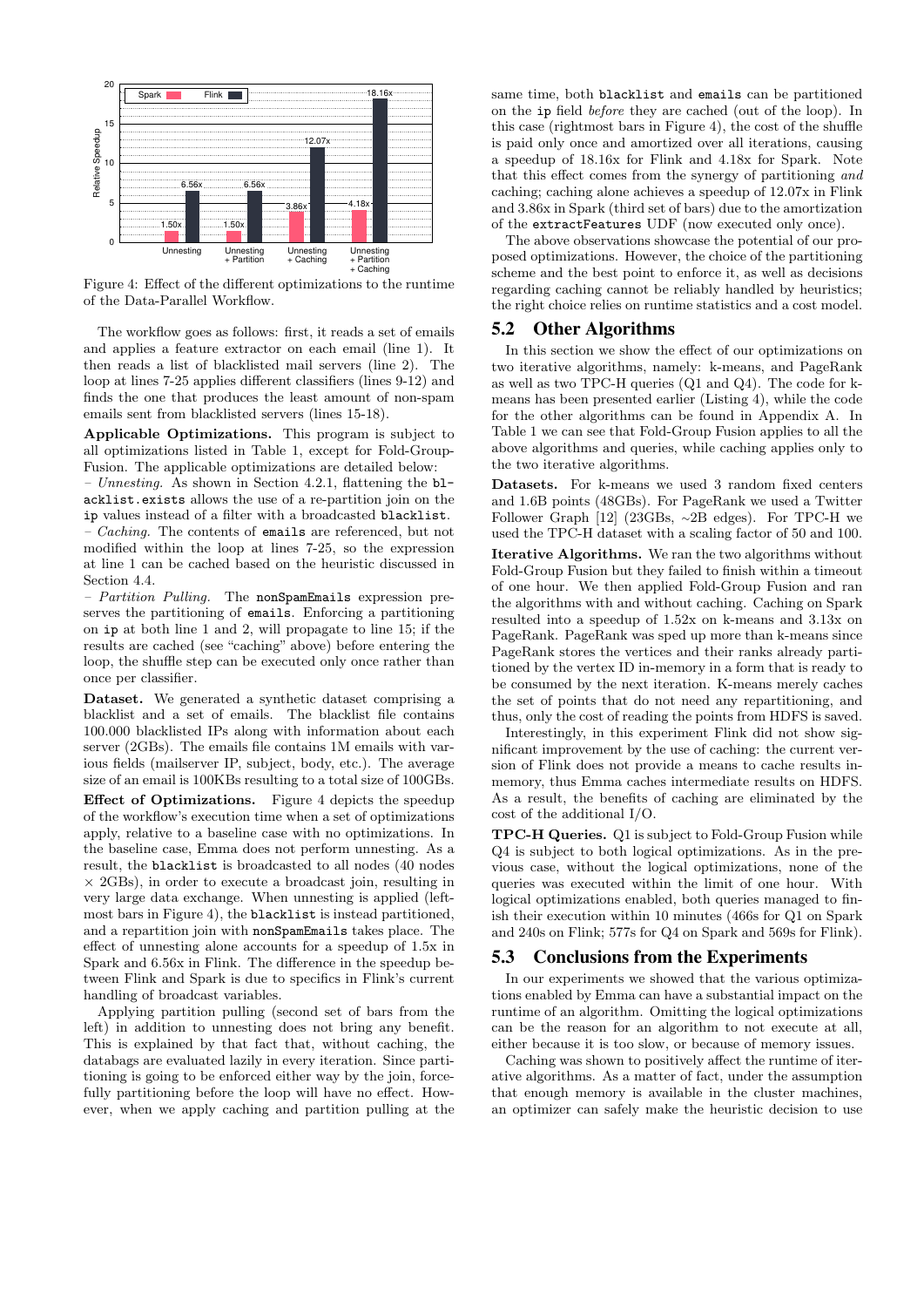caching whenever possible, as a way to reduce network IO and CPU cost (less shuffles). Moreover, keeping the intermediate results partitioned can further boost the performance.

# <span id="page-11-0"></span>6. RELATED WORK

General purpose APIs that programmatically construct dataflows (or, data pipelines) such as the Spark [\[35\]](#page-12-4) or Flink [\[6\]](#page-12-5) API, Cascading [\[1\]](#page-12-1), Scalding [\[3\]](#page-12-20) and Scoobi [\[4\]](#page-12-21), were discussed in detail in previous sections. In the current section we present the rest of the related work.

Deeply Embedded Query Languages. LINQ [\[27\]](#page-12-8) allows SQL-like querying constructs to be integrated in  $C#$ . Similarly, Ferry [\[21\]](#page-12-22) is a comprehensions-based programming language that facilitates database-supported execution of entire programs. To be evaluated, LINQ and Ferry programs are both mapped into an intermediate algebraic form suitable for execution on SQL:1999-capable relational database systems. Similar to Ferry and LINQ, Emma is a comprehensions-based language, but does not only focus on SQL/RDBMS execution. Instead, it targets data-parallel execution on general-purpose distributed execution engines. The code generated by Emma is optimized Scala programs that make use of external systems APIs. Moreover, Emma is able to analyze comprehensions, enabling an important class of shared-nothing optimizations (e.g., group fusion).

The Delite project [\[13\]](#page-12-23) provides a compiler framework for domain-specific languages. Delite's core intermediate representation is based on primitives similar to the higher-order functions used by Flink and Spark. Based on this representation, Delite generates optimized executable kernels for different hardware devices and schedules them from a centralized "interpreter" runtime. Emma proposes the use of monad comprehensions based on folds in union representation as alternative intermediate representation for dataparallel collection expressions. We believe that monad comprehensions provide a better formal ground for reasoning and applying non-trivial algebraic optimizations.

Jet [\[5\]](#page-12-24) is a data-parallel processing language that, is deeply embedded in Scala. Jet uses a generative programming approach called lightweight modular staging (LMS) [\[31\]](#page-12-25) to analyze the structure of user programs and apply optimizations like projection insertion, code motion, operation fusion, etc.

Languages for Cluster Data-Parallel Computing. DryadLINQ [\[34\]](#page-12-26) allows to execute LINQ expressions on Dryad [\[24\]](#page-12-27). It requires a dataflow to be expressed via a single SQL-like statement, while Emma allows for more expressive programs that are analyzed and optimized holistically - in Emma dataflows are inferred in the user program.

Pig [\[30\]](#page-12-28) and Hive [\[32\]](#page-12-29) are SQL-inspired languages that are restricted in order to achieve relational optimizations, while UDFs are specified as separate Java programs. This makes their implementation cumbersome.

The SCOPE [\[14\]](#page-12-3) scripting language follows a SQL-like syntax that can be extended with C# for custom UDFs. Several optimizations apply to SCOPE scripts [\[23\]](#page-12-30) ranging from traditional distributed database optimizations (partitioning, join order, column reductions, etc.) to lower level code optimizations, such as code motion.

To the best of our knowledge, Emma is the first embedded language for large scale data-parallel processing that utilizes a holistic view of the user code at compile time to enable implicit parallelism. Emma hides low level API primitives

behind a declarative, ubiquitous DataBag abstraction and performs an important algebraic optimizations previously unattained by similar languages to ensure high performance. Emma translates a program into a driver and a set of parallel dataflows that can be executed on multiple backends.

Optimizing Group Aggregations. There is a large body of work studying aggregations in the parallel/distributed literature [\[15,](#page-12-31) [19\]](#page-12-32). Parallel databases such as DB2, Gamma, Volcano and Oracle support pre-aggregation techniques for SQL. However, when aggregations involve more complex user defined functions and complex data types, optimization opportunities are greatly reduced. To solve this issue, [\[33\]](#page-12-33) provides programmers an easier interface to program optimizable user defined aggregate functions. Moreover, [\[33\]](#page-12-33) can produce pre-aggregators (or, combiners) when a provided reducer function is declared as decomposable (or associativedecomposable). The group fusion method we describe in [Section 4.2.2](#page-7-1) does not require users to annotate their code neither to follow any pre-defined template for generating pre-aggregators; instead, it generalizes to all aggregates that are programmed using folds.

More recently, Murray et. al. [\[29\]](#page-12-34) discussed how group fusion can be applied in the context of code generation for LINQ. Their view of aggregates, is based on [AlgBag-Ins](#page-2-6) and requires additional "homomorphy" constraints on the aggregates. Emma, by using [AlgBag-Union](#page-3-1), ensures that this condition is always fulfilled, while applying banana-split allows to fuse multiple folds simultaneously.

# <span id="page-11-1"></span>7. CONCLUSIONS AND FUTURE WORK

Current data-parallel analysis languages and APIs either lack declarativity or are not expressive enough to capture the complexity of today's data-parallel analysis requirements. To this end, we presented Emma – a language deeply embedded in Scala, that provides implicit parallelism through declarative dataflows. We presented an intermediate representation and a novel compiler pipeline based on monad comprehensions over bags in union representation. Emma programs are compiled down to driver programs that utilize APIs of existing data-parallel execution engines. Finally, we presented a set of experiments that demonstrate that Emma can provide declarativity without sacrificing performance.

Future Work. At the moment, the comprehensions discovered by the the Emma compiler are translated into target engine dataflows in a heuristic manner. This approach is sub-optimal with respect to the optimization potential that can be harvested at runtime (e.g., join order optimization). To this end, we are currently working on an optimizer that will generate the dataflows just in time. We are investigating the propagation of properties across different dataflows and the possibility to switch deployment strategies (e.g., lazy loop unrolling vs. native/persistent iterations) at runtime.

Moreover, domain-specific abstractions can be easily integrated on top of the DataBag API through Scala macros. We are developing linear algebra and graph processing APIs on top of the DataBag API.

Acknowledgements. This work has been supported through grants by the German Science Foundation (DFG) as FOR 1306 Stratosphere, by the German Ministry for Education and Research as Berlin Big Data Center BBDC (funding mark 01IS14013A), by the EIT ICT Labs (EUROPA 2014 project) and by Oracle Labs.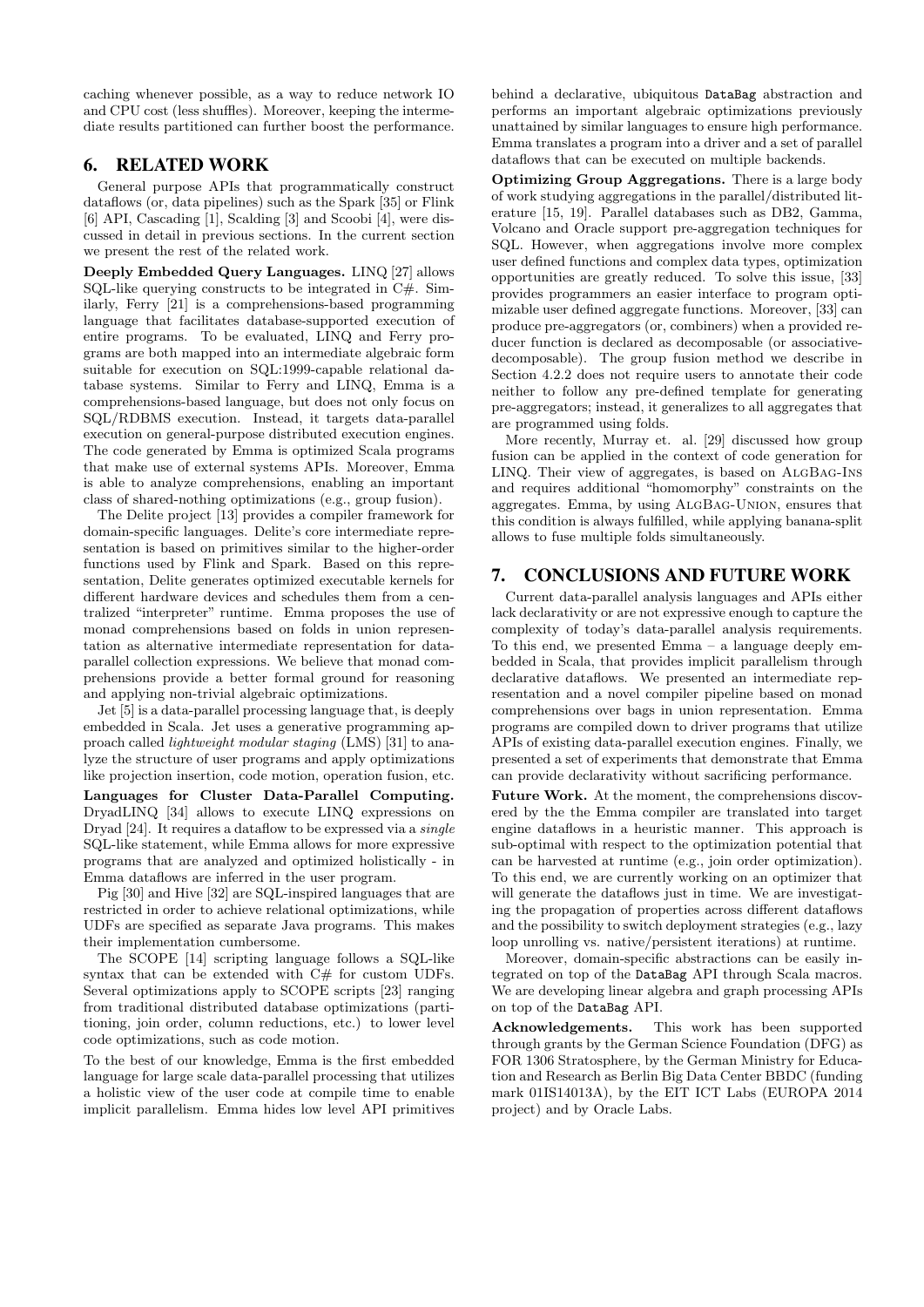# 8. REFERENCES

- <span id="page-12-1"></span>[1] Cascading Project. <http://http://www.cascading.org/>. [2] Scala language reference. [http:](http://www.scala-lang.org/files/archive/spec/2.11/)
- <span id="page-12-15"></span>[//www.scala-lang.org/files/archive/spec/2.11/](http://www.scala-lang.org/files/archive/spec/2.11/). [3] Scalding Project.
- <span id="page-12-20"></span><http://github.com/twitter/scalding>. [4] Scoobi Project. <http://github.com/nicta/scoobi>.
- <span id="page-12-24"></span><span id="page-12-21"></span>[5] S. Ackermann, V. Jovanovic, T. Rompf, and
- M. Odersky. Jet: An embedded dsl for high performance big data processing. In BigData, 2012.
- <span id="page-12-5"></span>[6] A. Alexandrov, R. Bergmann, S. Ewen, J.-C. Freytag, F. Hueske, A. Heise, O. Kao, M. Leich, U. Leser, V. Markl, F. Naumann, M. Peters, A. Rheinlaender, M. J. Sax, S. Schelter, M. Hoeger, K. Tzoumas, and D. Warneke. The stratosphere platform for big data analytics. VLDB Journal, 2014.
- <span id="page-12-0"></span>[7] K. S. Beyer, V. Ercegovac, R. Gemulla, A. Balmin, M. Y. Eltabakh, C. Kanne, F. Özcan, and E. J. Shekita. Jaql: A Scripting Language for Large Scale Semistructured Data Analysis. PVLDB, 2011.
- <span id="page-12-2"></span>[8] Y. Bu, B. Howe, M. Balazinska, and M. D. Ernst. HaLoop: Efficient Iterative Data Processing on Large Clusters. PVLDB, 2010.
- <span id="page-12-10"></span>[9] P. Buneman, L. Libkin, D. Suciu, V. Tannen, and L. Wong. Comprehension Syntax. SIGMOD Record, 1994.
- <span id="page-12-12"></span>[10] P. Buneman, S. A. Naqvi, V. Tannen, and L. Wong. Principles of programming with complex objects and collection types. Theor. Comput. Sci., 1995.
- <span id="page-12-9"></span>[11] E. Burmako. Scala macros: let our powers combine!: on how rich syntax and static types work with metaprogramming. In Proceedings of the 4th Workshop on Scala, page 3. ACM, 2013.
- <span id="page-12-19"></span>[12] M. Cha, H. Haddadi, F. Benevenuto, and P. K. Gummadi. Measuring user influence in twitter: The million follower fallacy. ICWSM, 2010.
- <span id="page-12-23"></span>[13] H. Chafi, A. K. Sujeeth, K. J. Brown, H. Lee, A. R. Atreya, and K. Olukotun. A domain-specific approach to heterogeneous parallelism. In ACM SIGPLAN Notices, 2011.
- <span id="page-12-3"></span>[14] R. Chaiken, B. Jenkins, P. Larson, B. Ramsey, D. Shakib, S. Weaver, and J. Zhou. SCOPE: easy and efficient parallel processing of massive data sets. PVLDB, 2008.
- <span id="page-12-31"></span>[15] S. Chaudhuri and K. Shim. Including group-by in query optimization. In VLDB, 1994.
- <span id="page-12-18"></span>[16] A. Cheung, S. Madden, and A. Solar-Lezama. Sloth: being lazy is a virtue (when issuing database queries). In C. E. Dyreson, F. Li, and M. T. Özsu, editors, ACM SIGMOD, 2014.
- <span id="page-12-13"></span>[17] H. Ehrig and B. Mahr. Fundamentals of algebraic specification 1: Equations and initial semantics. Springer Publishing Company, Incorporated, 2011.
- <span id="page-12-6"></span>[18] S. Ewen, K. Tzoumas, M. Kaufmann, and V. Markl. Spinning Fast Iterative Data Flows. PVLDB, 2012.
- <span id="page-12-32"></span>[19] G. Graefe. Query evaluation techniques for large databases. ACM Computing Surveys, 1993.
- <span id="page-12-11"></span>[20] T. Grust. Comprehending Queries (PhD Thesis). PhD thesis, Universität Konstanz, 1999.
- <span id="page-12-22"></span>[21] T. Grust, M. Mayr, J. Rittinger, and T. Schreiber. Ferry: Database-supported program execution. In SIGMOD. ACM, 2009.
- <span id="page-12-7"></span>[22] T. Grust and M. H. Scholl. How to comprehend queries functionally. J. Intell. Inf. Syst., 1999.
- <span id="page-12-30"></span>[23] Z. Guo, X. Fan, R. Chen, J. Zhang, H. Zhou, S. McDirmid, C. Liu, W. Lin, J. Zhou, and L. Zhou. Spotting code optimizations in data-parallel pipelines through periscope. In OSDI, pages 121–133, 2012.
- <span id="page-12-27"></span>[24] M. Isard, M. Budiu, Y. Yu, A. Birrell, and D. Fetterly. Dryad: distributed data-parallel programs from sequential building blocks. In ACM SIGOPS, 2007.
- <span id="page-12-16"></span>[25] W. Kim. On optimizing an sql-like nested query. ACM Transactions on Database Systems (TODS), 7(3):443–469, 1982.
- <span id="page-12-14"></span>[26] J. Lambek. A fixpoint theorem for complete categories. Mathematische Zeitschrift, 1968.
- <span id="page-12-8"></span>[27] E. Meijer, B. Beckman, and G. Bierman. Linq: reconciling object, relations and xml in the. net framework. In ACM SIGMOD, 2006.
- <span id="page-12-17"></span>[28] E. Meijer, M. Fokkinga, and R. Paterson. Functional programming with bananas, lenses, envelopes and barbed wire. pages 124–144. Springer-Verlag, 1991.
- <span id="page-12-34"></span>[29] D. G. Murray, M. Isard, and Y. Yu. Steno: automatic optimization of declarative queries. In M. W. Hall and D. A. Padua, editors, Proceedings of the 32nd ACM SIGPLAN Conference on Programming Language Design and Implementation, PLDI 2011, San Jose, CA, USA, June 4-8, 2011, pages 121–131. ACM, 2011.
- <span id="page-12-28"></span>[30] C. Olston, B. Reed, U. Srivastava, R. Kumar, and A. Tomkins. Pig latin: A not-so-foreign language for data processing. In Proceedings of the 2008 ACM SIGMOD International Conference on Management of Data, ACM SIGMOD, 2008.
- <span id="page-12-25"></span>[31] T. Rompf and M. Odersky. Lightweight modular staging: a pragmatic approach to runtime code generation and compiled dsls. In Acm Sigplan Notices. ACM, 2010.
- <span id="page-12-29"></span>[32] A. Thusoo, J. S. Sarma, N. Jain, Z. Shao, P. Chakka, S. Anthony, H. Liu, P. Wyckoff, and R. Murthy. Hive: a warehousing solution over a map-reduce framework. VLDB, 2009.
- <span id="page-12-33"></span>[33] Y. Yu, P. K. Gunda, and M. Isard. Distributed aggregation for data-parallel computing: interfaces and implementations. In ACM SIGOPS, 2009.
- <span id="page-12-26"></span>[34] Y. Yu, M. Isard, D. Fetterly, M. Budiu,  $\acute{U}$ . Erlingsson, P. K. Gunda, and J. Currey. Dryadlinq: A system for general-purpose distributed data-parallel computing using a high-level language. In OSDI, 2008.
- <span id="page-12-4"></span>[35] M. Zaharia, M. Chowdhury, M. J. Franklin, S. Shenker, and I. Stoica. Spark: Cluster Computing with Working Sets. In E. M. Nahum and D. Xu, editors, HotCloud. USENIX, 2010.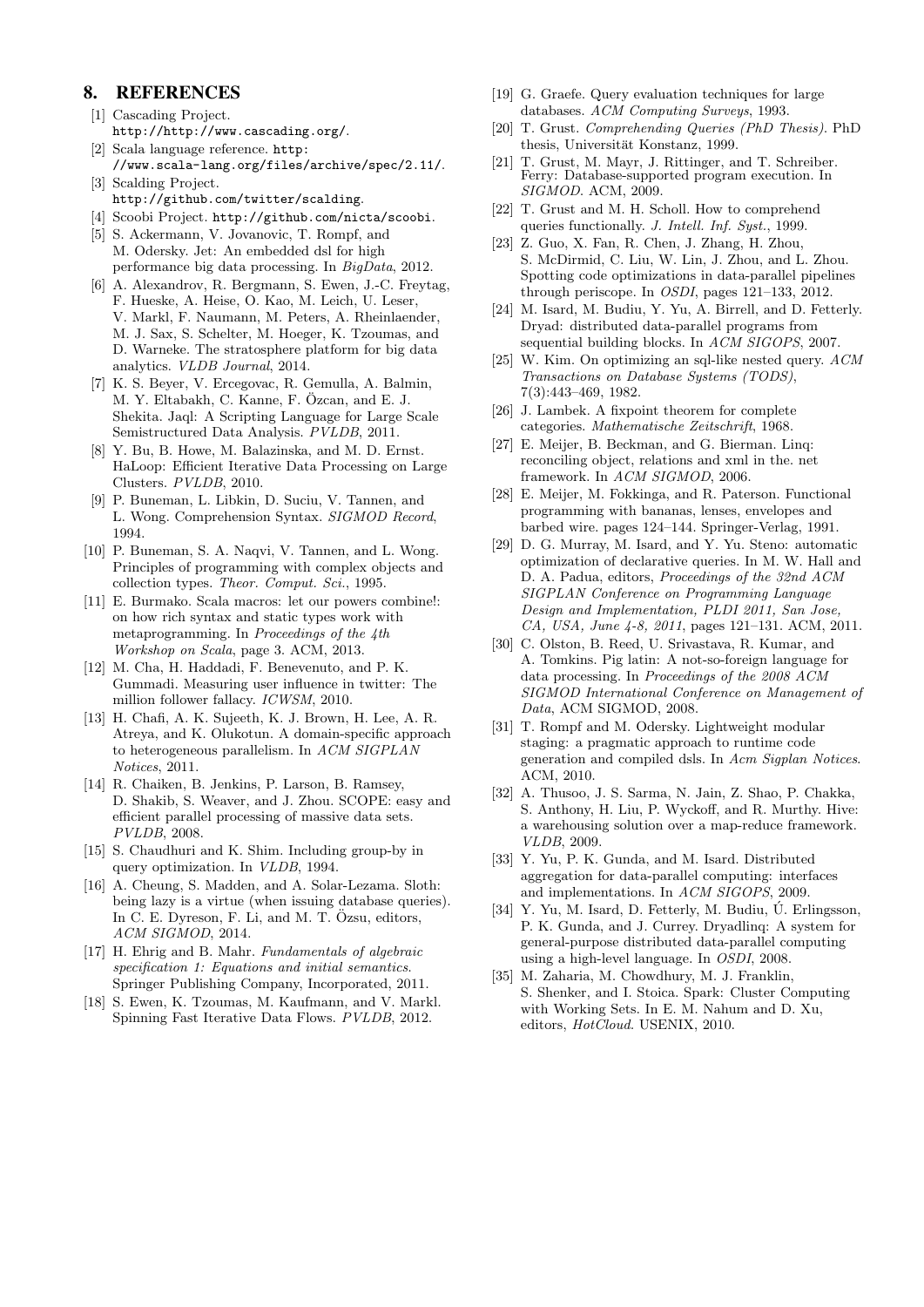# APPENDIX

# <span id="page-13-0"></span>A. EXAMPLE CODE

In the following, we provide Emma code for four additional algorithms (two graph algorithms and two relational queries) and provide comments that should highlight some of the unique features of the language based on concrete code examples.

# A.1 Graph Algorithms

## *A.1.1 PageRank*

9

<sup>15</sup> } 16

10

The algorithm is roughly divided in two parts for each iteration.  $(1)$  In lines 3-9 we calculate the current rank of each vertex by joining each rank entry (retrieved from a StatefulBag) with its vertices adjacency list. For each pair, the comprehension yields a RankMessage which contains the current vertex rank divided by the number of its neighbors. (2) We then group the messages by vertex id (line 11) and calculate the new rank by summing up the ranks (line 12) and applying the rank formula in line 13. Finally, we point-wise update the ranks state (see StatefulBags in Programming Abstractions [3.1\)](#page-4-2). In this variant of PageRank we iterate for a fixed number of iterations, although in principle a termination criterion based on global rank change can used as well.

Listing 6: Page Rank in Emma

```
var iter = 0
2 while (iter \leq maxIterations) {
3 val messages = for (
4 | p \leftarrow ranks.bag();
5 v \leftarrow vertices; n \leftarrow v.neighbors;
6 if p.id == v.vertex) yield {
7 RankMessage(n, p.rank / v.neighbors.count())
 8 }
10 val updates = for (
11 | g <- messages.groupBy(_.vertex)) yield {
12 val inRanks = g.values.map(_.rank).sum()
13 val newRank = (1 - DF)/numPages + DF * inRanks14 VertexWithRank(g.key, newRank)
17 ranks.update(updates)((s, u) =>
18 Some(s.copy(rank = u.rank)))\begin{array}{c|c} 20 & \text{iter} & \text{+}=1 \\ 21 & \text{} \end{array}| }
```
#### *A.1.2 Connected Components*

In lines 1-3 we map each vertex to the State object consisting of (id, neighbors, component) triple and save the result as a StatefulBag. We update the state iteratively in a semi-naive manner while the changed delta is not empty (line 5). Initially, the delta contains all vertices. In lines 6- 7, we create Messages for all neighbors of the vertices in the current delta. We then find the highest vertex id by neighbor (lines 9-10) and save it as an update object. The updates are then compared point-wise against their state counterparts in order to determine whether an update is actually required (line 13). If this is the case, the new version of the state at this particular point is returned in the  $Some(\ldots)$  expression at line 14. The delta is then transparently merged into the current state and forwarded back to the client, where a stateless (DataBag) version of it is assigned to the delta variable (see [3.1\)](#page-4-2).

Listing 7: Connected Components in Emma

```
var delta = for(v \leftarrow vertices) yield
 2 State(v.id, v.neighborIDs, v.id)
3 \vert val state = stateful [State, VID] (delta)
5 while (not delta.empty()) {
6 val msgs = for(s <- delta; n <- s.neighborIDs)
 7 yield Message(n, s.component)
9 \mid \text{val updates} = \text{for}(g \leftarrow \text{msgs.groupBy}(\_ \text{...} \text{receiver}))10 yield Updt(g.key, g.values.map(_.component).max())
12 delta = state.update(updates)((s, u) =>
13 if (u.component > s.component)
14 Some(s.copy(component = u.component))
\begin{array}{c|c}\n 15 & \text{else} \\
 \hline\n 16 & \text{Non}\n \end{array}\Big\downarrow None)
```
# A.2 TPC-H Queries

4

8

11

<sup>17</sup> }

<span id="page-13-5"></span><span id="page-13-4"></span><span id="page-13-3"></span><span id="page-13-2"></span><span id="page-13-1"></span>6

## *A.2.1 TPC-H Query 1*

We read and filter lineitem by the specified date in lines 2-5 before grouping and performing the final aggregation in lines [8](#page-13-1)[-32.](#page-13-2) We thereby first group lineitem by returnFlag and lineStatus (line [9\)](#page-13-3) and then specify the aggregate expressions in the actual comprehension head (lines [12-](#page-13-4)[19\)](#page-13-5). Note that in other dataflow APIs the programmer would have to perform the Fold-Group Fusion rewrite manually in order to achieve the same performance. This entails  $(i)$  applying the banana split law in order to treat the six folds at lines [12-](#page-13-4)[19](#page-13-5) as a composite fold over a tuple with six components, and  $(ii)$  combining the  $e$ ,  $s$ , and  $u$  arguments of this fold in a "pre-processing" map and reduceByKey, which correspondingly produce and merge the 6-tuples encoding the result of the fused folds (see also lines [5-](#page-1-5)[6](#page-1-6) in [Listing 1\)](#page-1-0).

#### Listing 8: TPC-H Query 1 in Emma

```
1 // compute join part of the query
_2 val 1 = for (
\begin{array}{c|c} 3 & 1 & \leftarrow \text{read}(\dots \text{LineItem} \dots); \end{array}4 if 1.shipDate <= "1996-12-01")
5 yield l
 7 // aggregate and compute the final result
8 \vert \text{val } r = \text{for } (9 g \left\langle -1.\text{groupBy}(1 \Rightarrow \text{GrpKey}(1.\text{returnFlag}, 1.\text{lineStatus})).\right\rangle10 yield {
11 // compute base aggregates
12 val sumQty = g.values.map(_.quantity).sum();
13 val sumBasePrice = g.values.map(_.extendedPrice).sum()
\frac{14}{14} val sumDiscPrice = g.values.map(1 =>
15 | 1.extendedPrice *(1 - 1.discount)).sum()
16 val sumCharge = g.values.map(1 = x)17 | l.extendedPrice*(1 - l.discount)*(1 + l.tax)).sum()
18 val countOrder = g.values.count()
\begin{bmatrix} 19 \\ 19 \end{bmatrix} val sumDiscount = g.values.map(_.discount).sum()
20 // compute result
21 Result(
22 g.key.returnFlag,
23 g.key.lineStatus,
_{24} sumQty,
25 sumBasePrice,
26 sumDiscPrice,<br>27 sumCharge.
         sumCharge,
28 avgQty = sumQty / countOrder,
29 avgPrice = sumBasePrice / countOrder,
30 avgDisc = sumDiscount / countOrder,
\begin{array}{c|c} 31 & \text{countOrder} \end{array}32 }
```